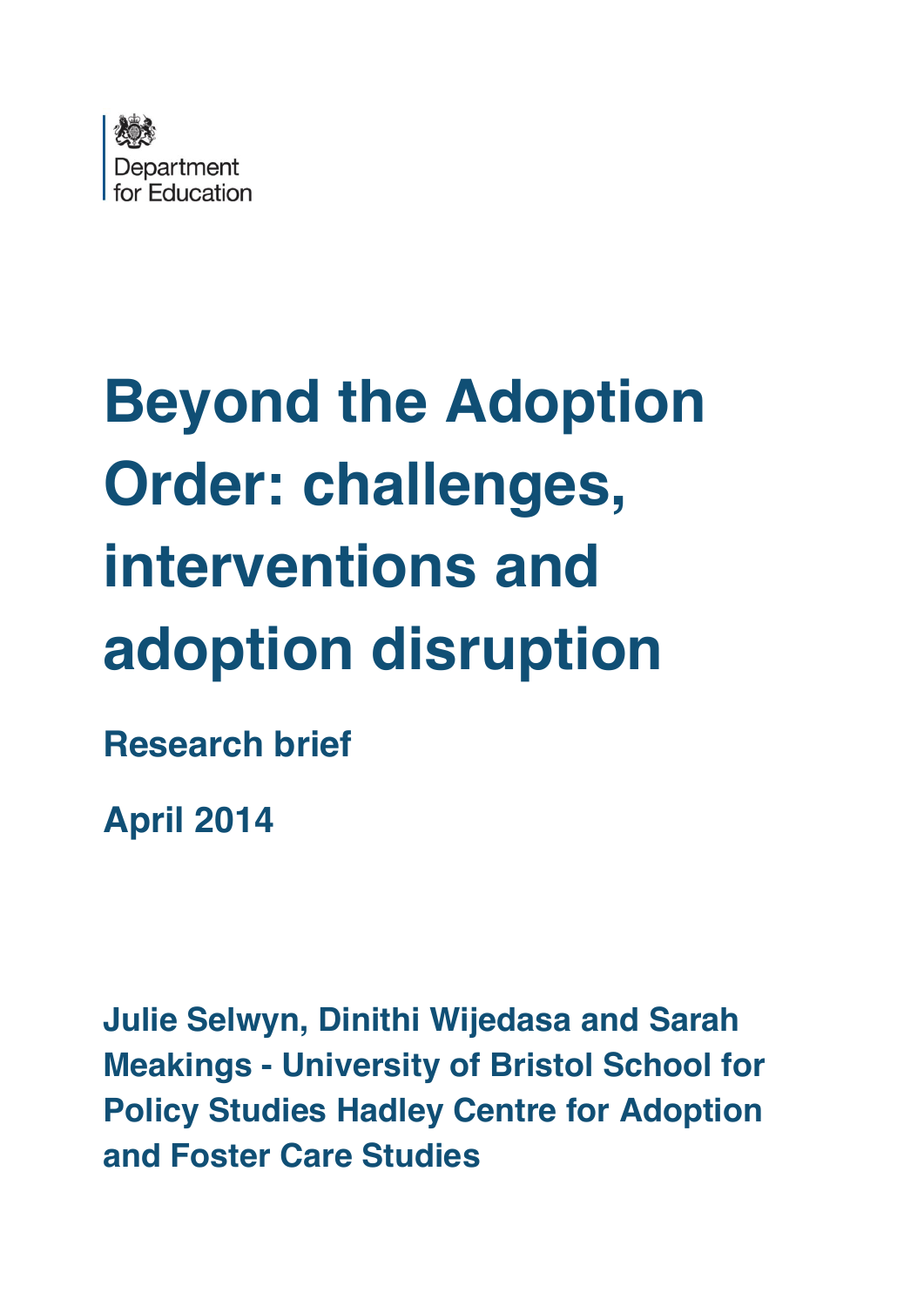# **Contents**

| List of tables                                                | $\overline{2}$ |
|---------------------------------------------------------------|----------------|
| <b>Executive summary</b>                                      | 3              |
| Background                                                    | 3              |
| Aims and methods                                              | 3              |
| Key findings                                                  | 5              |
| Adoption disruption rate                                      | 5              |
| The characteristics of children on different legal orders     | 6              |
| Survey findings                                               | $\overline{7}$ |
| Well-being of children and parents                            | 8              |
| Interviews with adoptive parents (n=70)                       | 10             |
| Support to adoptive families                                  | 16             |
| Interviews with young people who had experienced a disruption | 21             |
| Interviews with adoption managers                             | 23             |
| Conclusion                                                    | 24             |
| Recommendations                                               | 25             |

# **List of tables**

| Table 1: The children's age and gender at entry to care, at adoption and at disruption | 11 |
|----------------------------------------------------------------------------------------|----|
| Table 2: The living arrangements of the young people at the time of the interview      | 19 |
| Table 3: Significant differences between the 'Left home' and the 'At home' groups      | 21 |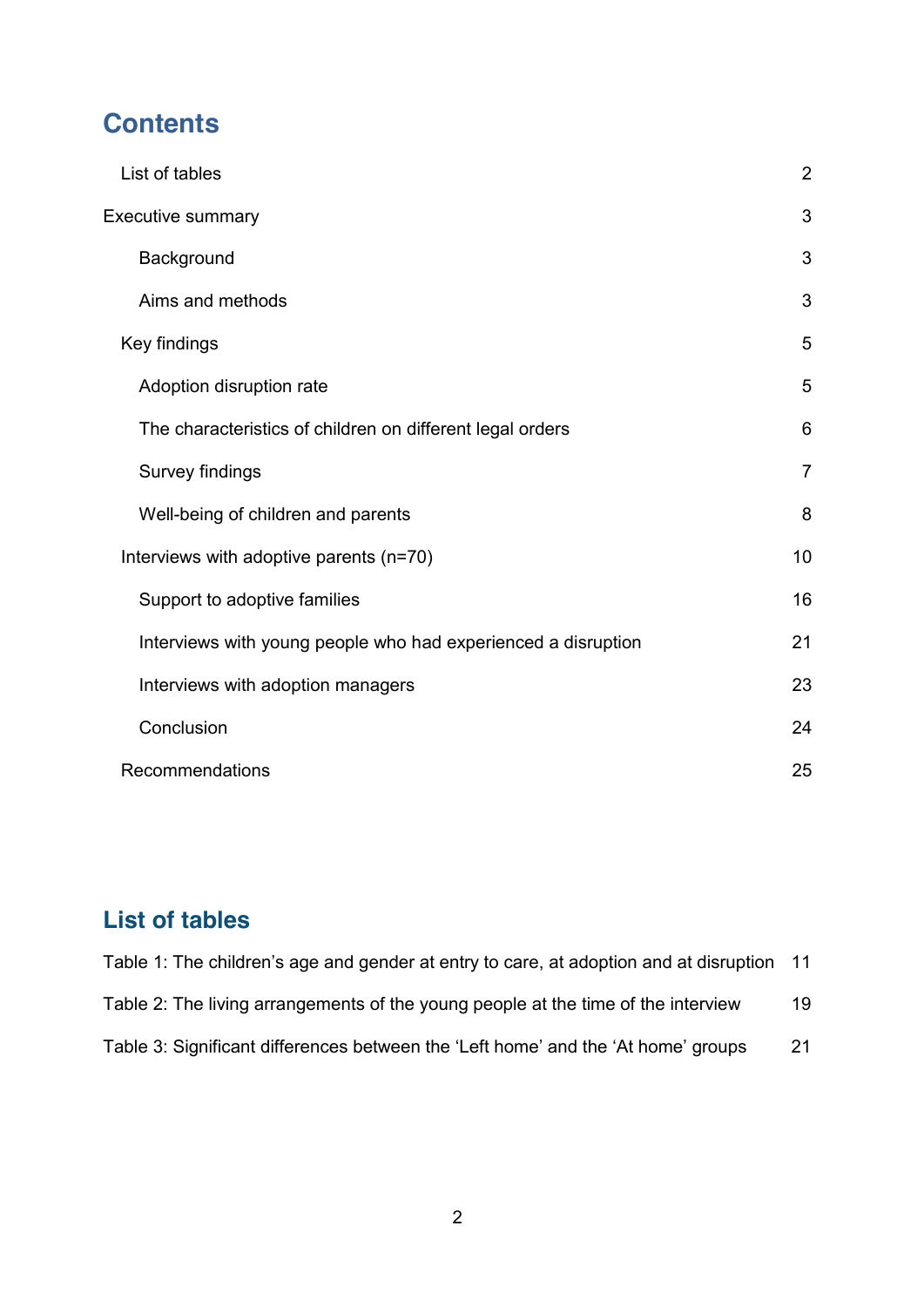# **Executive summary**

## **Background**

Adoption offers tremendous advantages for maltreated children and the adoption reform agenda has rightly encouraged the use of adoption for children who cannot return home. There is a strong evidence base for the benefits of adoption (see for example, Evan B Donaldson, 2013; Biehal *et al.,* 2010; Quinton and Selwyn, 2007). Adoptive family life can help foster developmental recovery and many adopted children do make significant progress. However, for a minority of families, the adoption journey can at times be fraught with difficulty and in some instances, this results in the child moving out of their adoptive home prematurely (referred to as adoption disruption).

At the time the study began, there was some debate about the prevalence of adoption disruption, with various commentators citing disruption rates ranging from 5% to 50%. However, there was little evidence to support these claims. Social workers and those involved in care proceedings were asking for information to help them make important decisions about the most appropriate placement for children who were unable to return safely to their birth parents. It has been difficult to estimate the disruption rate because children's pre and post adoption history on administrative systems are not linked.

Adoption disruption figures only tell us something about where the child or young person is living. They reveal nothing about the quality of relationships within the adoptive family. Some young people may move out of home, but retain meaningful relationships with family members, albeit from a distance. On the other hand, children living in their adoptive home may have unfulfilled relationships, with little family cohesion.

This study set out, for the first time, to calculate the national adoption disruption rate (post order) and to report on the experiences of those involved when adoptions disrupt or are in difficulty.

#### **Aims and methods**

Using a mixed method design, the four specific objectives of the study were:

- 1. To establish the rate of adoption disruption post-order and to explore a) how long after the making of the order disruption had occurred and b) how the adoption disruption rate compared with the disruption rates of Residence Orders and Special Guardianship Orders.
- 2. To investigate the factors associated with disruption.
- 3. To explore the experiences of adopters, children, and social workers.
- 4. To provide recommendations on how disruptions might be prevented.

Adoptees were defined as previously looked after children adopted out of care. Intercountry adoptions and step-parent adoptions were excluded. The terms disruption and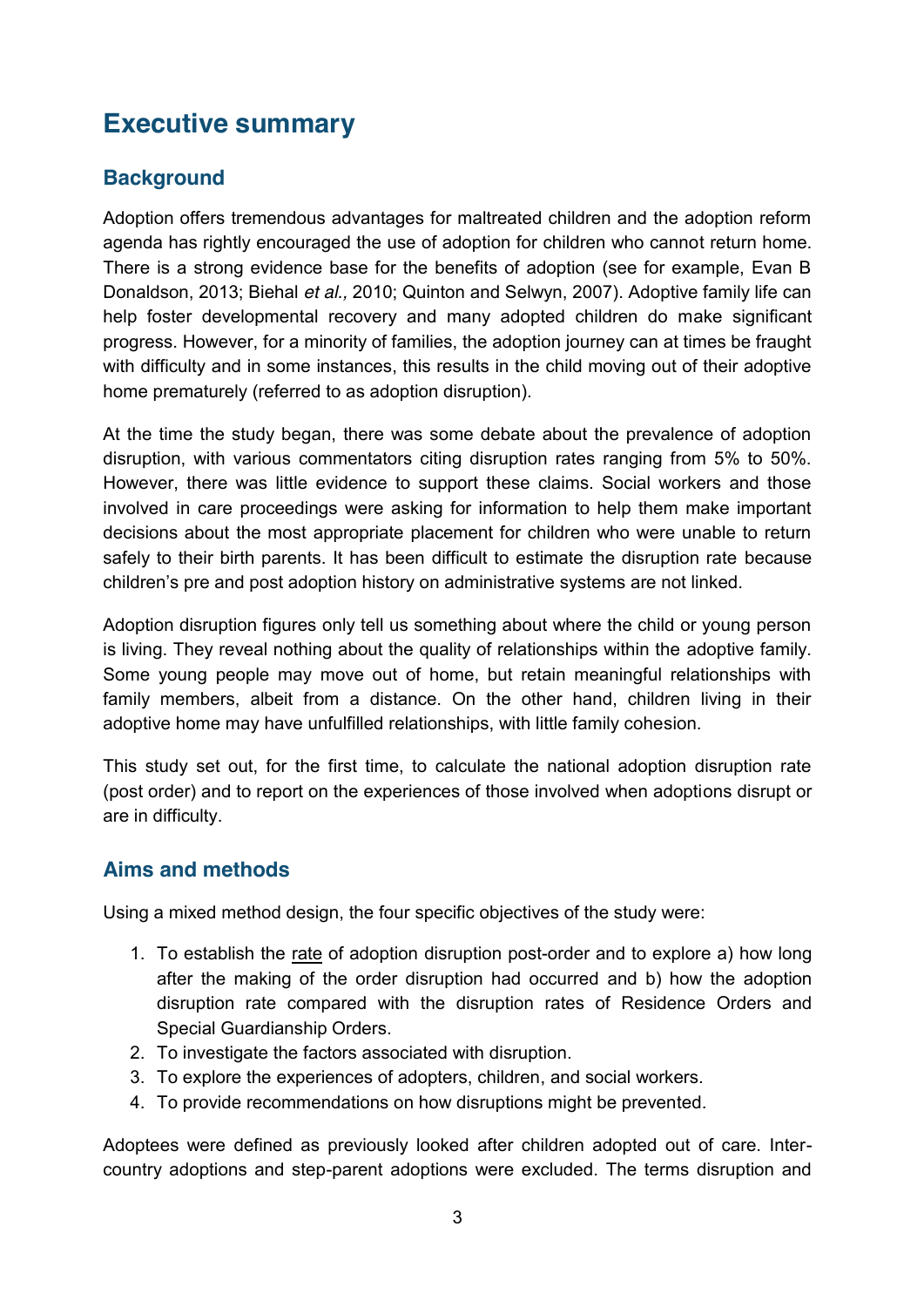breakdown have been used in many ways. In this study, disruption refers to a legally adopted child who left their adoptive home prematurely (under the age of 18 years). The child may have returned to care, be living with the adoptive extended family, the birth family, independently, or in some other arrangement.

#### **Establishing the rate of disruption**

The method used to establish the rate of adoption disruption was complicated by the fact that: a) children are given a new legal identity post order, b) there are no identifying links in a child's social care, education and health records pre and post adoption and c) adoption agencies have not kept formal records of adopted children who return to care.

The Department for Education (DfE) supplied data<sup>1</sup> on looked after and adopted children (2000-2011). In order to identify adoption disruptions, a request was sent to all adoption managers in England, to supply the research team with information on children whom they had placed for adoption and whose placement had disrupted post order. The managers of Voluntary Adoption Agencies (VAAs) were also contacted and asked to supply similar information. The return rate was 86% from the LAs and 55% from the VAAs. The survey information on disruption was combined with the national DfE dataset to create the largest ever adoption dataset assembled in England.

From the DfE data, it was possible to identify children who had left on Residence Orders (RO) and Special Guardianship Orders (SGO) and who had later returned to care. Event history analysis was used to estimate and explore disruption rates using techniques such as Kaplan-Meir survival curves. The factors that contributed to disruption were explored through Cox proportional hazards modelling.

#### **Survey of adoptive parents**

The purpose of the survey was twofold: 1) to recruit adoptive parents who were willing to talk about their experiences and 2) to check the reported adoption disruption figures using a different approach. We were concerned that there might have been some underreporting by adoption managers because disruptions were not systematically recorded by the agencies and staff did not hold memories of all cases. Furthermore, the disruption of placements out of the LA area may not have been known.

Thirteen local authorities volunteered to help with this second phase of the study. On behalf of the research team, adoption teams sent a survey to adoptive parents who had legally adopted a child from the LA between April 2002 and March 2004. The brief survey asked parents how the adoption was faring, if the child was still living at home and whether the parents would consent to be interviewed. Many of the parents were no longer in touch with the LA. The return rate was modest (34%), although typical for such

<sup>&</sup>lt;sup>1</sup> National data are collected by the DfE each year from every local authority and the dataset are known as the SSDA903 return.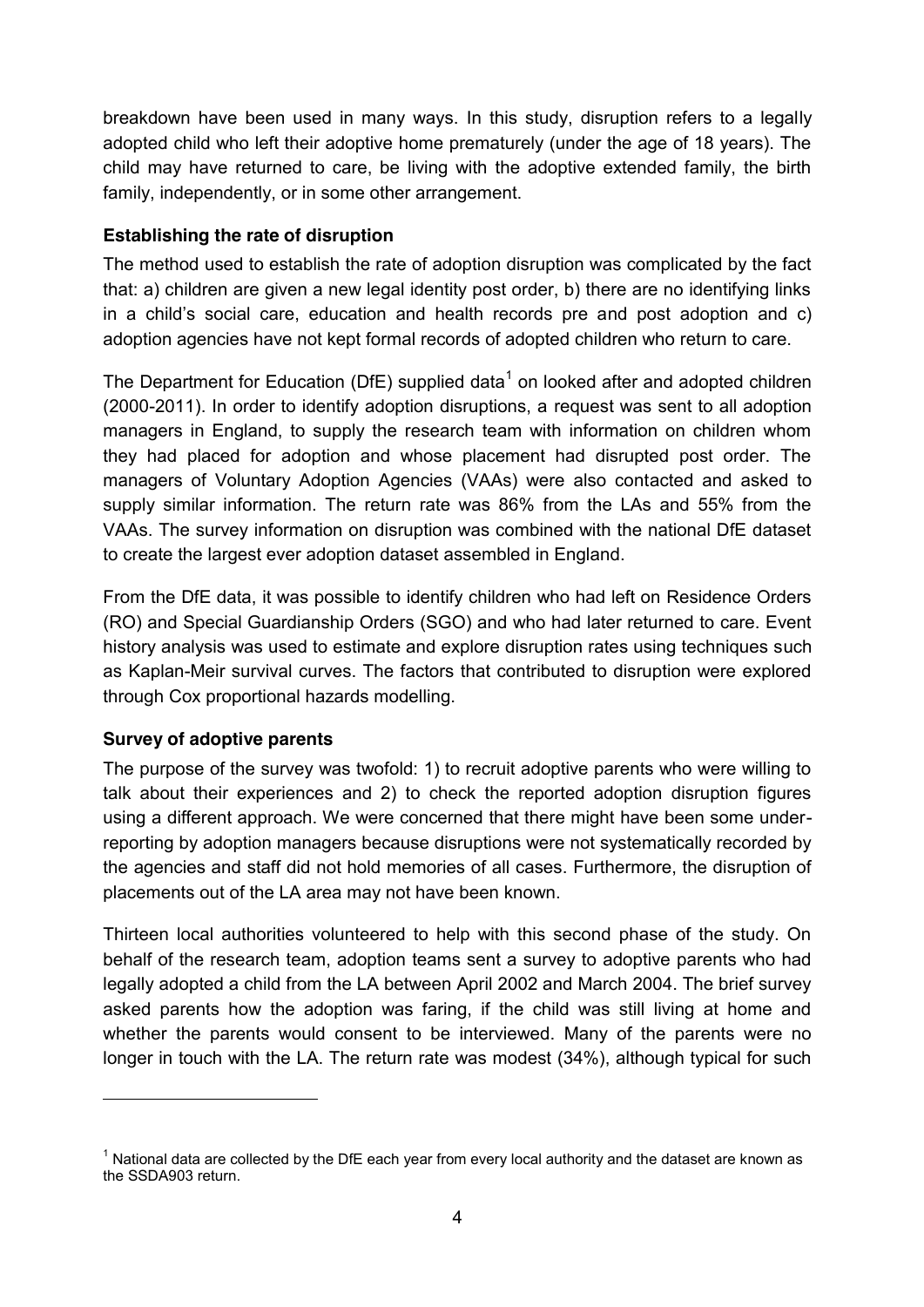approaches when trying to trace families who adopted more than ten years ago. The same survey was also posted on the Adoption UK (AUK) website on a disruption thread for anyone to complete who had adopted a child from care. In total, surveys were returned by 390 adoptive parents caring for 689 children who had been placed by 77 different LAs. There were no additional disruptions identified through the survey.

#### **Interviews with adoptive parents, young people and adoption managers**

From the survey responses, 35 parents were selected for interview whose child had left home prematurely (under the age of 18 years), as were 35 parents whose child still lived at home but where caring for them was considered very difficult. These two groups are referred to as the 'Left home' and the 'At home' groups. Before being interviewed, the 70 parents were asked to complete a questionnaire containing a number of standardised measures. To provide a comparison and calibration of the measures, 35 parents from the LA survey who had reported no or few difficulties (the 'Going well' group), were also asked to complete the measures, although they were not interviewed.

Twelve young people who had experienced an adoption disruption were interviewed. Five of the young people's adoptive parents had been interviewed as part of the study, the other seven were known to the LA but the research team had no information about their parents. It was difficult to access the young people because there were many gatekeepers concerned about their welfare.

In total, in-depth interviews were conducted with 70 adoptive parents, 12 adopted young people, and 12 adoption managers. Many of the parents and young people stated that they appreciated being asked to reflect on their whole adoption journey and had not had that opportunity before.

#### **Analysis**

Quantitative data from the interviews with adoptive parents were analysed in SPSS v19 using bivariate and multivariate statistical methods to compare similarities and differences between the 'Left home' and the 'At home' group of families. Completed psychosocial measures were scored and analysed using recommended methods. The qualitative data were entered into NviVo and analysed thematically initially using the structure of the interviews, as the themes had been identified prior to data collection. Analysis used five key stages comprising: familiarisation with the data and the context; identification of themes; indexing; mapping; and interpretation. It was through this process that unanticipated themes emerged.

# **Key findings**

#### **Adoption disruption rate**

The post order disruption rate was calculated using the DfE data on looked after and adopted children, combined with the new information on disruptions provided by adoption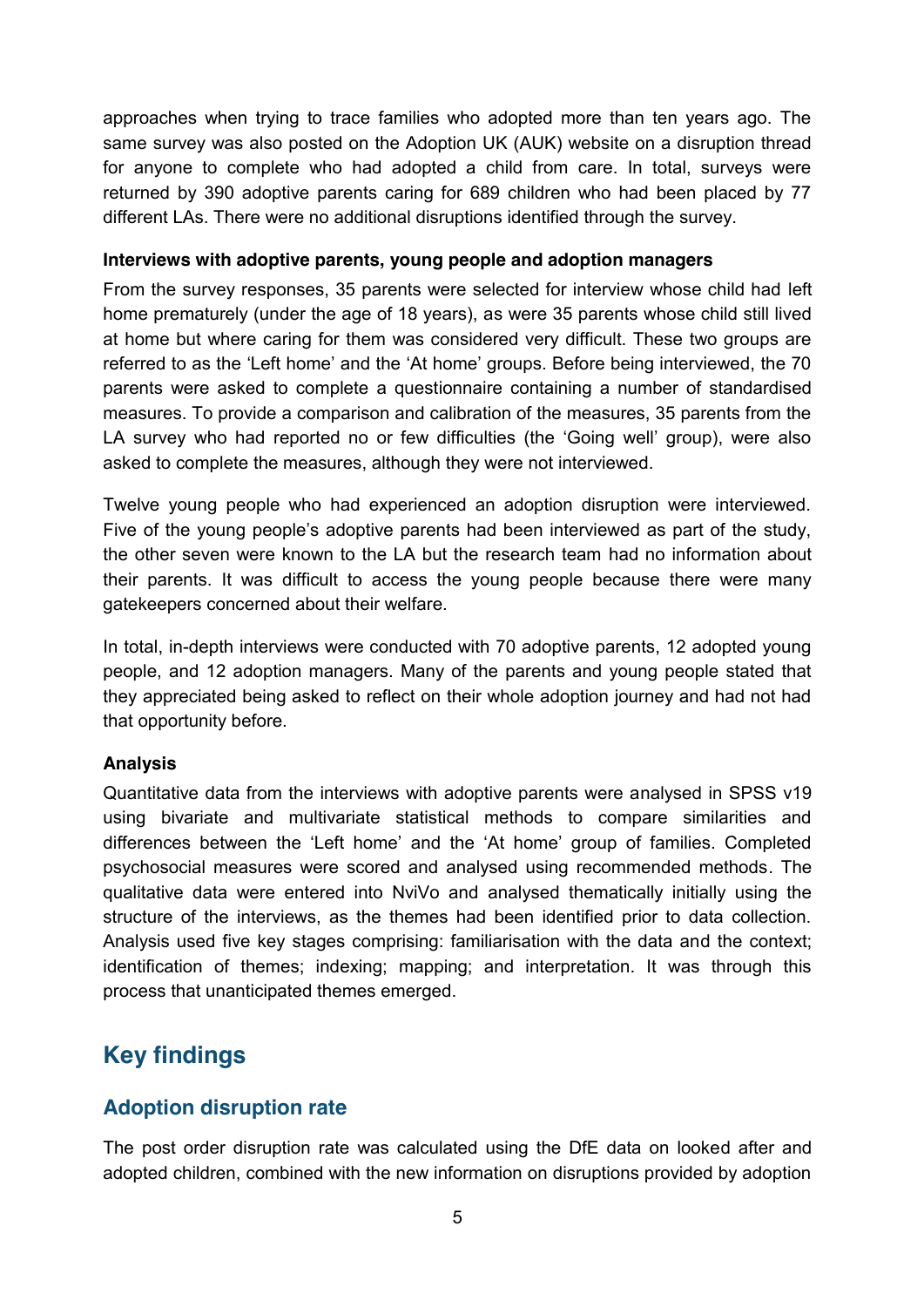managers. Over a 12-year period (2000-2012), using national data on 37,335 adoptions and information supplied by adoption managers on 565 disruptions, the rate of adoption disruption was calculated at 3.2%. The rate was lower than we had expected, but was similar to that reported (3.7%) in one of the few studies that disentangled the proportions of pre and post order disruptions (Randall 2013). The research team has also completed a study of adoption disruption in Wales (Wijedasa and Selwyn 2014) using the same methodology. The disruption rate was similar in both countries: Wales had an adoption disruption rate of 2.6% over an 11 year period. However, there was significant variation in the proportion of adoptions in England that disrupted by local authority (ranging from 0- 7%).

Analysis of the surveys completed by adoptive parents showed that 8% of the children in the LA sample and 9% of the AUK sample had left their homes prematurely (under the age of 18 years old). Whilst it is possible that the survey results more accurately report the proportion of disruptions, it is also possible that parents in difficulty were more likely to respond to a survey on adoption disruption than those where all was going well. It should also be noted that the survey return rate was a modest 34% and was completed mainly by those parenting teenagers.

For these reasons, it is not possible to give an exact disruption rate. However, it is probably safe to conclude that the proportion of adoptions that disrupt post-order lies between 2% - 9% and that the overall rate is 3.2%.

#### **The characteristics of children on different legal orders**

Between April 1<sup>st</sup> 2000 and 31<sup>st</sup> March 2011, 37,335 children were adopted, 5,921 children left care on a SGO and 5,771 on a RO. Since 2010, there has been an increase in the number of children leaving care on all three types of permanent legal order (Adoption Order, SGO, or RO). Social work practice has improved in ensuring that more children leave the care system into a placement secured by a legal order.

The most important factors that predicted adoption disruption were the child's age at the time of the disruption, followed by older age at placement, and a longer waiting time between placement and securing the Adoption Order. Teenagers were ten times more at risk of disruption compared with children under the age of four.

Adopted children who experienced delays in decision-making, or who were placed over the age of four years old, were more likely to experience a disruption. Using a dataset covering a 12 year period, we found that the child's gender and ethnicity were *not*  associated with disruption. Being adopted by a former unrelated foster carer made no difference to the stability of the adoption.

In comparison with children on SGOs and ROs, adopted children were more likely to be of white ethnicity, younger at entry to care and at placement, had fewer or no attempts at reunification, but had experienced *more* moves in foster care.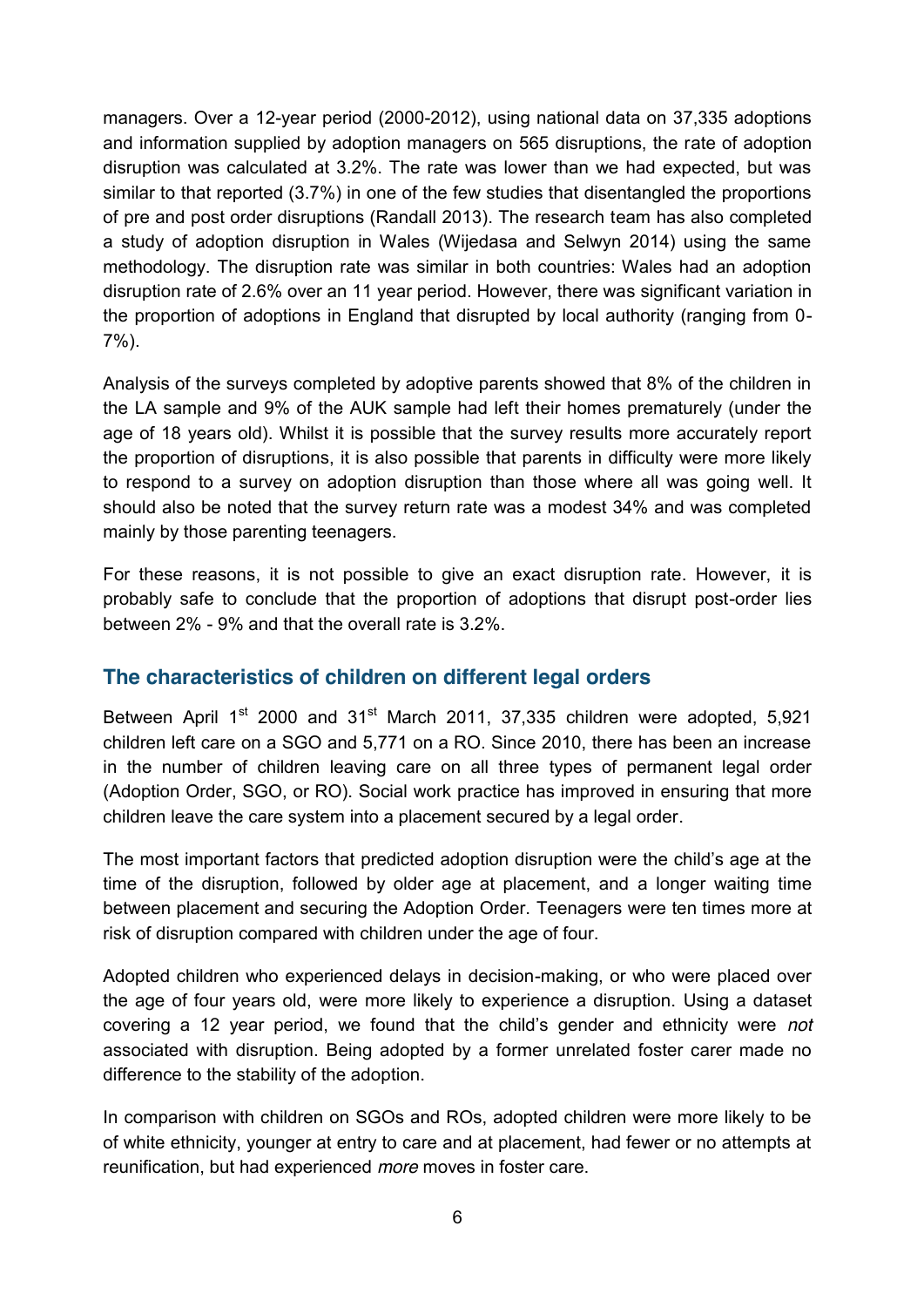Children on SGOs and ROs were more likely than adopted children to be placed initially with a family or friends carer and for this placement to be stable. However, 39% of children on ROs experienced failed reunification attempts. SGOs and ROs made to family or friend carers were more stable than orders made to other adults.

Adoption disruptions were more likely to occur five or more years after the order had been made. In contrast, SGO and RO placements were more likely to disrupt quickly and within two years of the order. Being older at entry to care was a disruption risk factor for children on all types of order.

Disruption rates for all types of legal orders were *low*. Adoption Orders were found to be the most stable. SGOs only became available in 2005 and data has only been routinely collected on ROs from 2005. Therefore to ensure a 'like for like' comparison, disruption rates were calculated over five years. Over a 5 year period:

- x *147 in 1,000 ROs are likely to disrupt*
- x *36 in 1,000 SGOs are likely to disrupt*
- x *7 in 1,000 adoptions are likely to disrupt*

The analysis of this large dataset highlights the impact of delay. The findings support much of the previous research and the government's attempts to expedite the adoption process. Most adoptions disrupted during the teenage years. This new finding is important, as adoption support has focused on providing support services in the first few months and years of an adoptive placement. Whilst support at this early time is undoubtedly important, adoption services have been slow to develop for teenagers and for adopters parenting teens. There is an urgent need for services for this age group and their parents.

It is clear that delayed decision-making has a detrimental effect on children on other types of orders too. Residence Orders were the least stable. There has been no funded research on ROs for many years and therefore we do not understand the reasons why placements disrupted so quickly. The ongoing DfE funded study by Wade and colleagues (2014) will provide more information on SGO disruptions.

#### **Survey findings**

Surveys were returned by 390 adoptive parents caring for 689 children, most of whom were teenagers (age range 0-30 years). We do not know the representativeness of the survey responses, although the two surveys using different sampling criteria produced extremely similar responses.

Just over a third of parents in both surveys reported no or few difficulties in adoptive family life. A similar proportion described family life as generally good, but with some challenges, often stemming from the child's special needs and difficulties in getting the right support in place.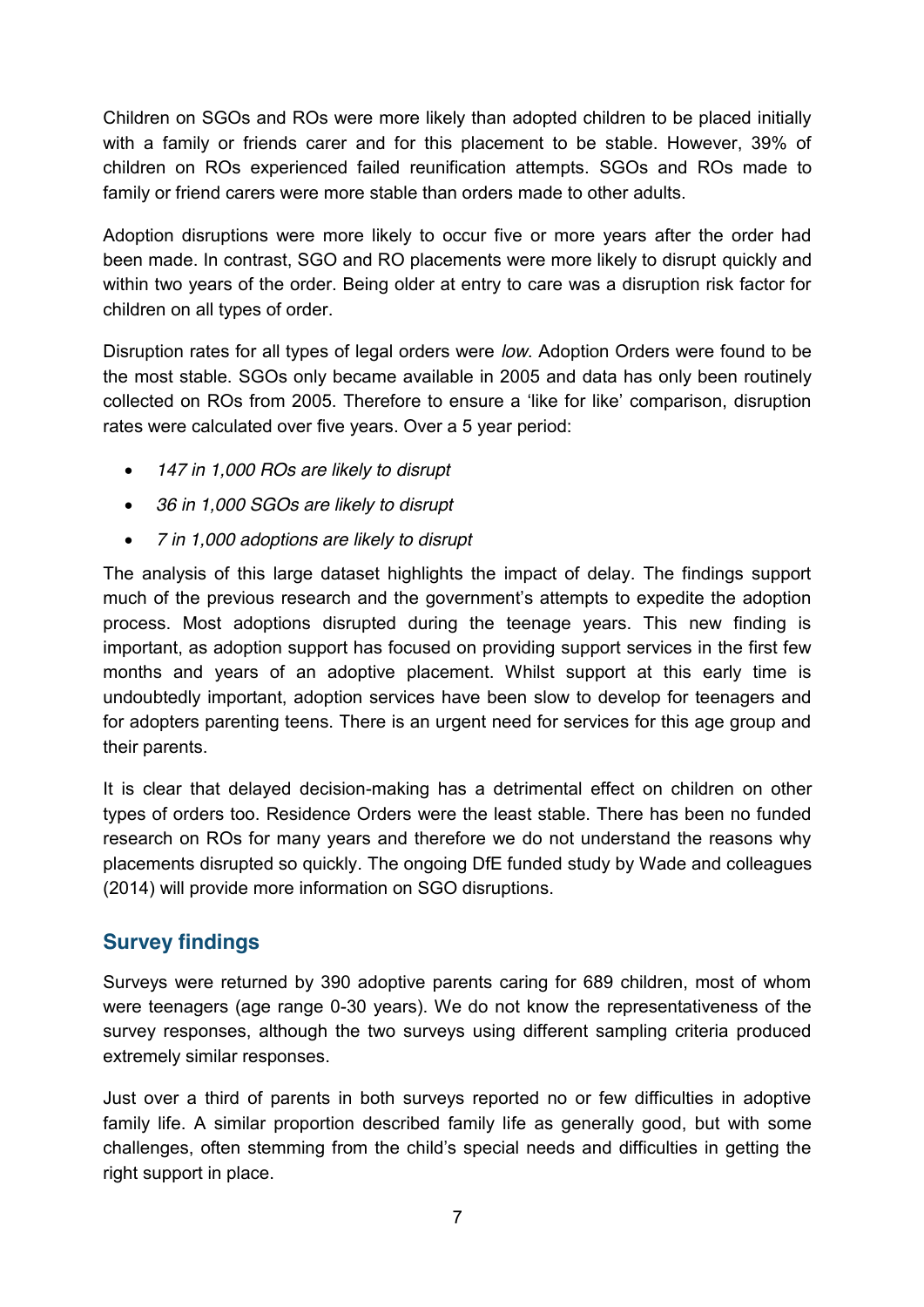About a quarter of parents reported major challenges in caring for children who had multiple and overlapping difficulties. These parents were often battling with support services to get the help they needed. Typically, parents reported physical and mental exhaustion and a negative impact on marital and family relationships. Some of the comments suggested that after a tricky patch family life had settled down, whilst other comments implied that a disruption was imminent.

About 9% of the parents reported that their child had left home prematurely. Most of the children had been teenagers (average age 14-15 years old) at the time of the disruption. According to parents, the move out of home had usually been triggered by a combination of challenging behaviour, inadequate support, and feeling blamed by professionals for the child's difficulties. Despite the disruption, the majority of adopters were still active in their parenting role.

Analysis of the survey data replicated the administrative data analysis in finding that the teenage years were the time of greatest risk of disruption.

#### **Well-being of children and parents**

From the survey responses, 35 parents whose child had left home (the 'Left home' group) and 35 parents who described major difficulties in parenting a child still living at home (the 'At home' group) were selected for interview. Before the interview, parents were asked to complete standardised measures on their child's emotional and behavioural development and their own well-being and parenting. One parent in the 'Left home' group and one in the 'At home' group refused to complete the children's measures, whilst two parents in the 'Left home' group refused to complete questionnaires about themselves. To provide a comparison and calibration of the questionnaire measures, 35 parents who had responded to the survey stating that the adoption was going well were contacted, and asked to complete the same measures on their child. The 'Going well' group were not interviewed.

There were similar proportions of boys and girls and no age differences at the time of the study in the three groups. However, the 'Left home' group of children were older at the time of the Adoption Order (average age 6 years) compared with the children in the 'At home' (average age 4 years) and 'Going well' group (average age 3 years). The 'Left home' group, because their placement had disrupted, had lived for less time in their adoptive homes (average 8 years) compared to the children in the 'At home' and 'Going well' groups, who had been living with their families for an average of 11 years.

#### **Children's well-being**

There were extraordinarily high levels of social, emotional, and behavioural difficulties in the 'At home' and 'Left home' groups, evidenced by parent reported scores on the Strengths and Difficulties Questionnaire (SDQ: Goodman 1997). It is a widely used screening measure of common emotional and behavioural problems, and of a child's peer relationships and their kind and helpful behaviour. It is highly predictive of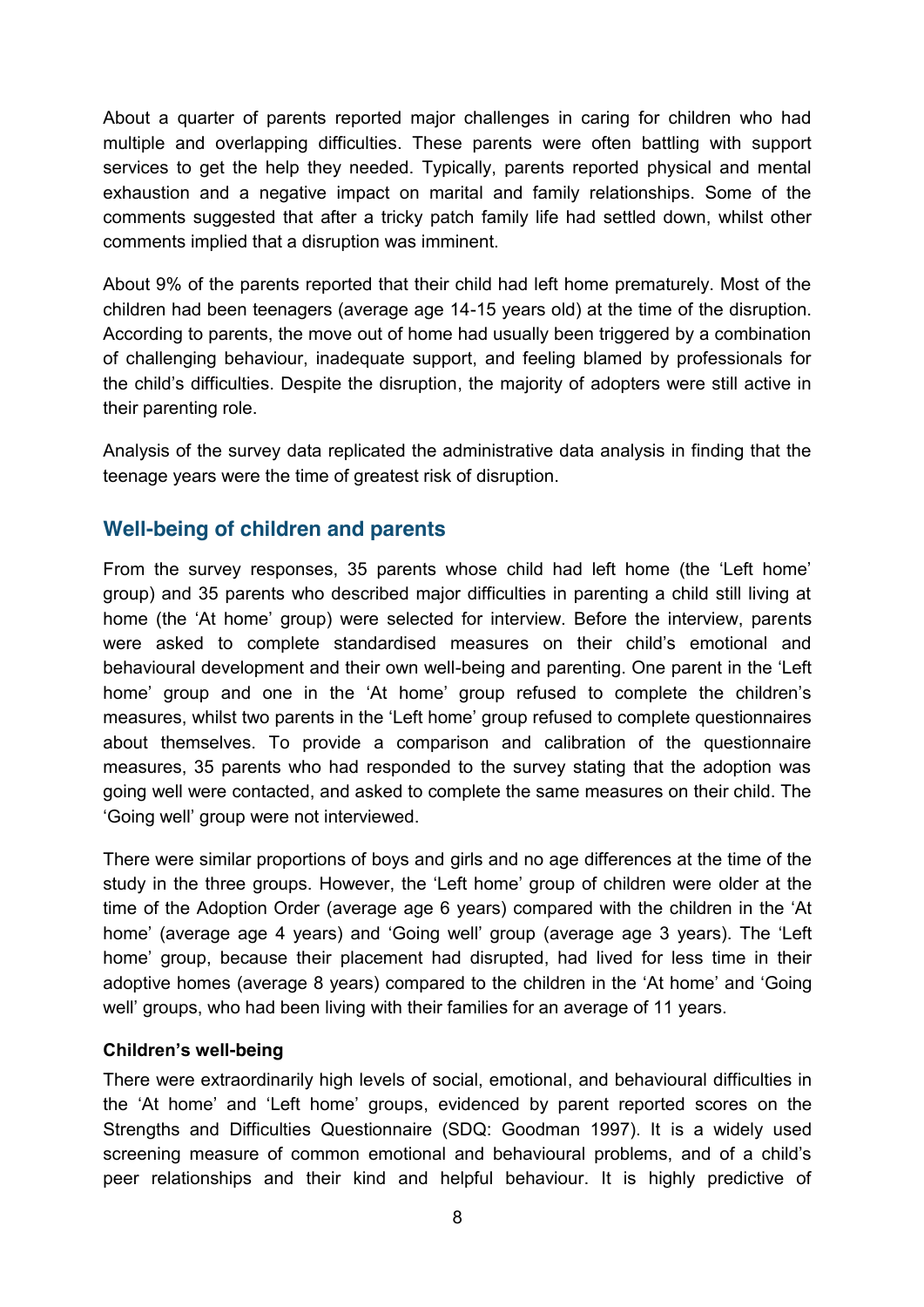psychiatric disorders. Ninety-seven percent of the children who had 'Left home' and 82% of the children who were still 'At home' had scores in the clinical range for mental health problems. Even 23% of children in the 'Going well' group were above the cut off score for clinically significant difficulties, making parenting more challenging. The majority of children in the 'Left home' and the 'At home' groups had diagnosed developmental or mental health conditions: a quarter had been diagnosed withan autistic spectrum disorder and many had multiple diagnoses.

Findings on the Assessment Checklist for Adolescents (ACA: Tarren-Sweeney 2012) paralleled those on the SDQ with the 'Going well' group, having significantly fewer difficulties compared to the other two groups. The 'Left home' group differed from the 'At home' group in two respects. First, they were older at the time of the Adoption Order and second, they were statistically more likely to have marked difficulties on the social instability scale. The scale covers a combination of unstable, attachment-associated difficulties in social relatedness involving craving affection; relating to strangers as if they were family; too friendly with strangers; impulsivity; talking or behaving like an adult; preferring to be with adults or older children and trying too hard to please other young people.

#### **Parents well-being**

Adoptive parents completed questionnaire measures on their satisfaction with life and confidence in their parenting skills, mental health, impact of trauma and personal growth.<sup>2</sup> The majority of parents in the 'Going well' group reported that they were very or highly satisfied with their lives. Even though parents were or had been managing very challenging behaviours, half of the 'At home' and 'Left home' parents were also satisfied with their lives. The 'Going well' group, as would be expected, rated their confidence and parenting skills significantly higher than did other parents.

Nearly a quarter of the 'Left home' group of parents had symptoms of moderate to severe depression and anxiety at the time of the interview. The parents of the 'At home' children had higher levels of anxiety (32%) but lower levels of depression (17%) compared with parents whose child had left home.

The 'Going well' group had fewer symptoms of anxiety compared with the other parents in the study. Indeed, they were less anxious than most people in the general population. However, the 'Going well' group had slightly more depression than would be expected. These parents were not interviewed face-to-face and, therefore, we do not know if the depression was related to adoption difficulties. It should be remembered that 23% of the 'Going well' families had a child whose scores on the SDQ indicated clinically significant

<sup>2</sup> *Parenting Sense of Competence* Gibaud-Wallston and Watersman 1978; *Hospital Anxiety and Depression Scale* Zigmond, A.S., and Snaith, R.P. 1983; *Impact of Event Scale-revised* Weiss and Marmar 1997; *Satisfaction with Life Scale* Diener *et al.,* 1985; *Post Traumatic Growth Inventory* Cann *et al.* 2010.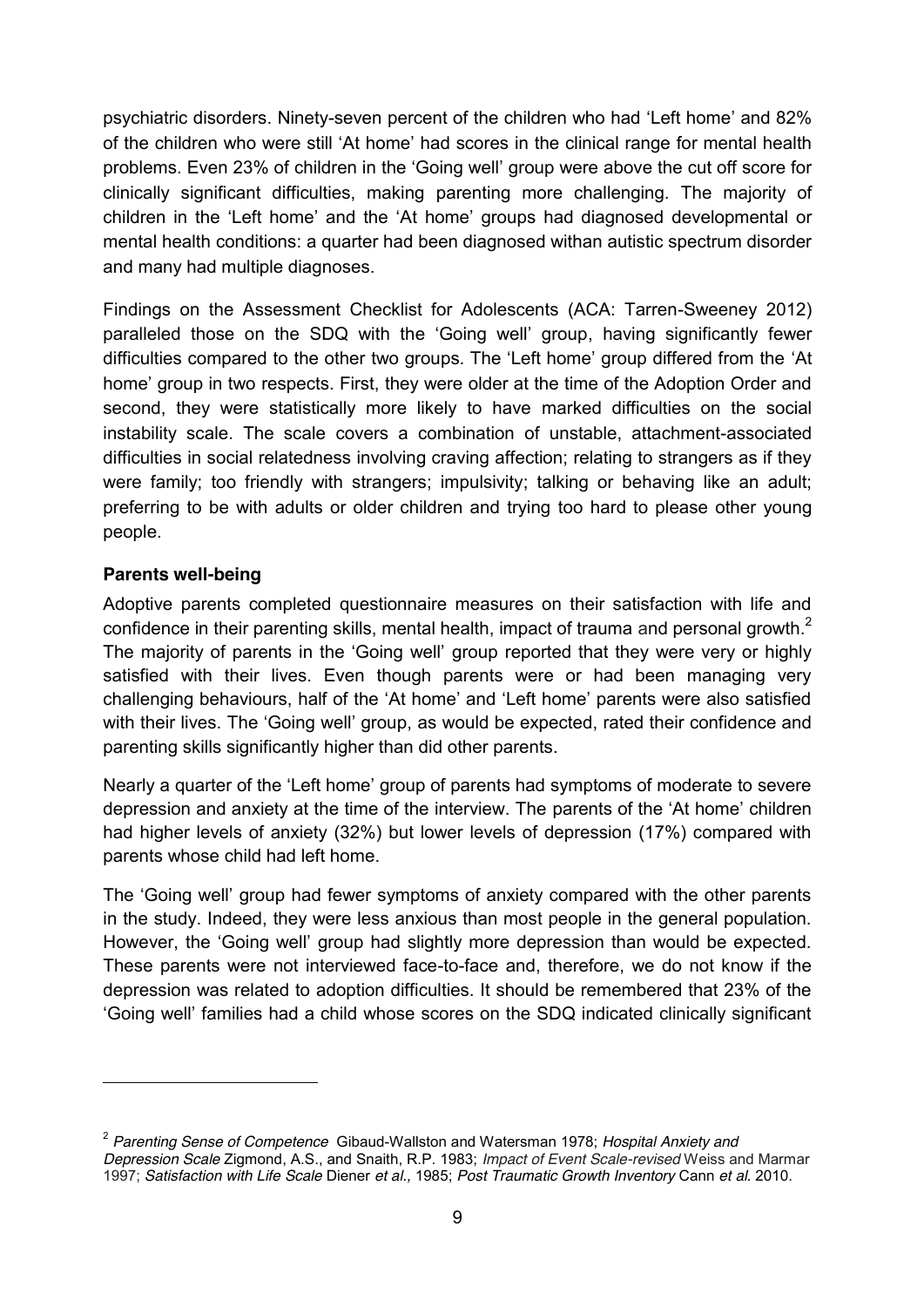mental health problems. Higher scores on the children's SDQ were correlated with higher scores on the parental depression scale.

Thirteen of the 35 parents in the 'Left home' group had symptoms that indicated they were likely to have a post traumatic stress disorder. The symptoms were particularly in relation to being bothered by intrusive thoughts and feelings, and difficulty in sleeping.

Parents in the 'Left home' and 'At home' groups reported some positive growth in their lives, as a consequence of their adoption experiences. Growth had occurred in two areas: a change of priorities in life and recognition that they had greater inner strength than they had realised.

# **Interviews with adoptive parents (n=70)**

The interviews with parents provided a valuable insight into the adoption journeys of the 35 families who had experienced a disruption and the 35 families who were in difficulty. Parents we spoke to are not typical of all adoptive parents - they were selected because of the great challenges they had faced in caring for their child. Parents spoke candidly about their experiences from the point at which they entered the adoption process though to the present day.

The interview findings went some way to help explain the low rate of adoption disruption. We found that adoptive parents were remarkably tenacious and stuck by their children in extremely testing circumstances. Even when young people did move out of home, it was not usually the end of the relationship. Many adopters continued to parent and support their child, albeit from a distance. That said, there were a few parents whose child lived at home but where family members were living separate lives. These parents were just waiting for their child to reach the age of 16, so that they could be asked to leave their adoptive home, without fear of prosecution.

At the time of the interviews with parents, the study young people were on average 16 years old (range 12-22 years). The 35 young people who had left home had done so when they were on average, 14 years old (range 10-17 years) and had been significantly older at entry to care, at the time of placement, and at the time of the Adoption Order than children from the 'At home' group (Table 1).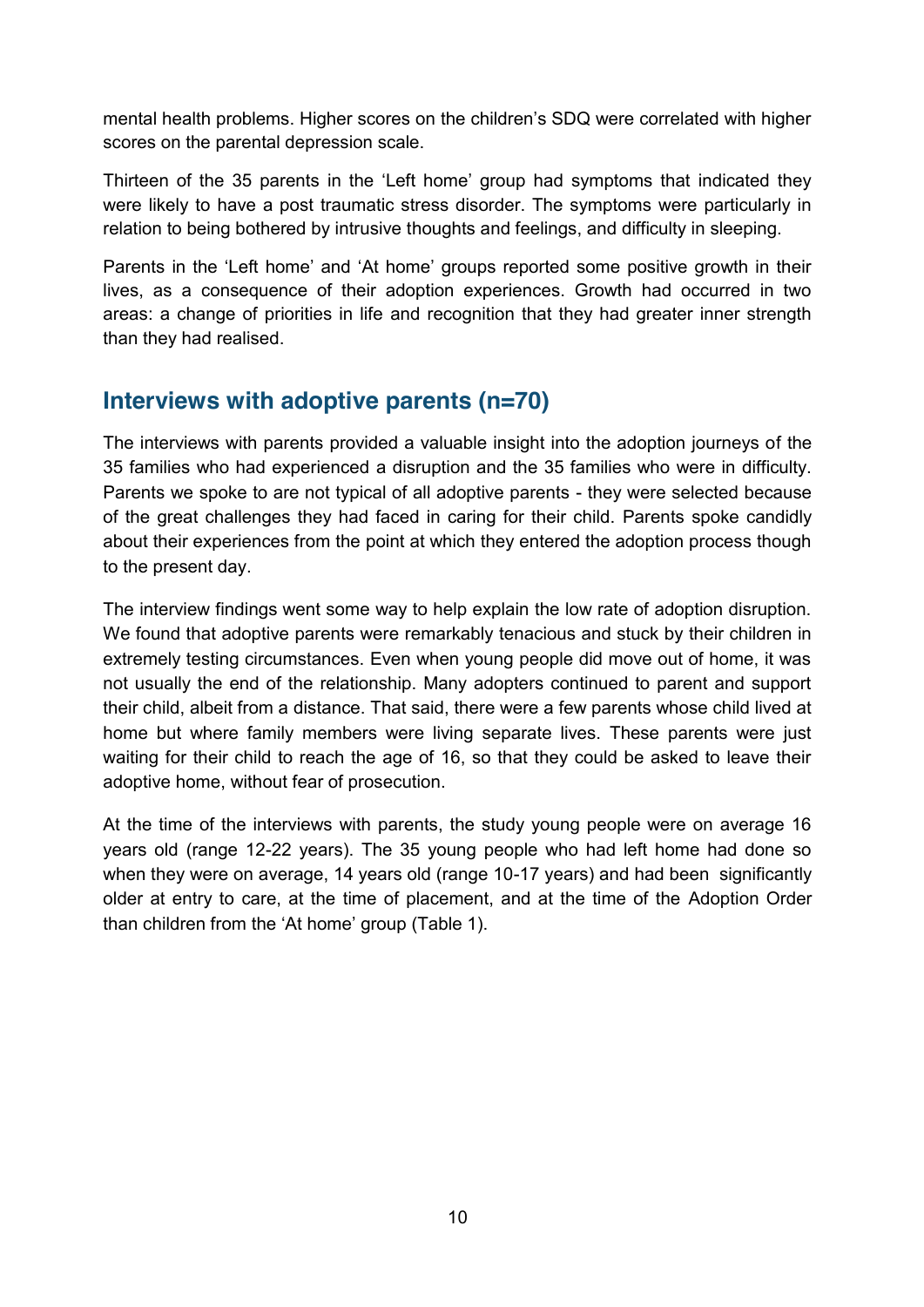|                                           | Left home         | At home           |
|-------------------------------------------|-------------------|-------------------|
| Gender                                    | 20 boys (57%)     | 18 boys (51%)     |
|                                           | 15 girls (43%)    | 17 girls (49%)    |
| Age at entry to care                      | Av. 3.8 years     | Av. 2.0 years     |
|                                           | (SD 2.01)         | (SD 1.90)         |
|                                           | Range 0-10 years  | Range 0-6 years   |
| Age at placement with the adoptive family | Av. 5.4 years     | Av. 3.5 years     |
|                                           | (SD 2.15)         | (SD 2.61)         |
|                                           | Range 0-11 years  | Range 0-7 years   |
| Age at time of the Adoption Order         | Av. 6.0 years     | Av. 4.2 years     |
|                                           | (SD 2.61)         | (SD 2.39)         |
|                                           | Range 1-12 years  | Range 0-8 years   |
| Age when left home                        | Av. 14 years      |                   |
|                                           | (SD 2.21)         |                   |
|                                           | Range 10-17 years |                   |
| Age at the time of the study              | Av. 18 years      | Av. 15 years      |
|                                           | (SD 2.20)         | (SD 2.22)         |
|                                           | Range 13-22 years | Range 12-20 years |

**Table 1: The children's age and gender at entry to care, at adoption and at disruption** 

The majority of young people had been abused and neglected by their birth families. More of the young people in the 'Left home' group had been neglected (94%), sexually abused (34%) and exposed to domestic violence (91%) in their birth families than young people who were still living in their adoptive homes.

#### **Pre-placement**

More than half of the parents interviewed knew that they had been linked (and sometimes matched) to other children, but a placement had not materialised. Adopters viewed this as a stressful and competitive process and some commented that they had started to invest emotionally in these children.

Adopters often describe the first few weeks of an adoptive placement as exhausting and like a whirlwind and parents in this study were no exception. It is therefore important that adoptive parents are bolstered pre-placement, feel well supported, and are strengthened for what is to come. However this was not the case for a nearly a third of parents in this study, who reported feeling unsupported and under strain during the introductions to their children. Poorly managed introductions and transitions were statistically associated with adoption disruption.

The support provided by the foster carer was key to a successful transition. The majority (61%) of adoptive parents spoke positively about the assistance provided by foster carers during the introductions to their children, but nearly one in three described foster carers as unhelpful or obstructive. Some foster carers had wanted to keep the child themselves or had struggled with their own feelings of loss and grief. Children went into their adoptive placements without having been given 'psychological permission' by foster carers to move on and make new close relationships. Other children arrived in their adoptive families without any personal possessions or toys, even though they had spent several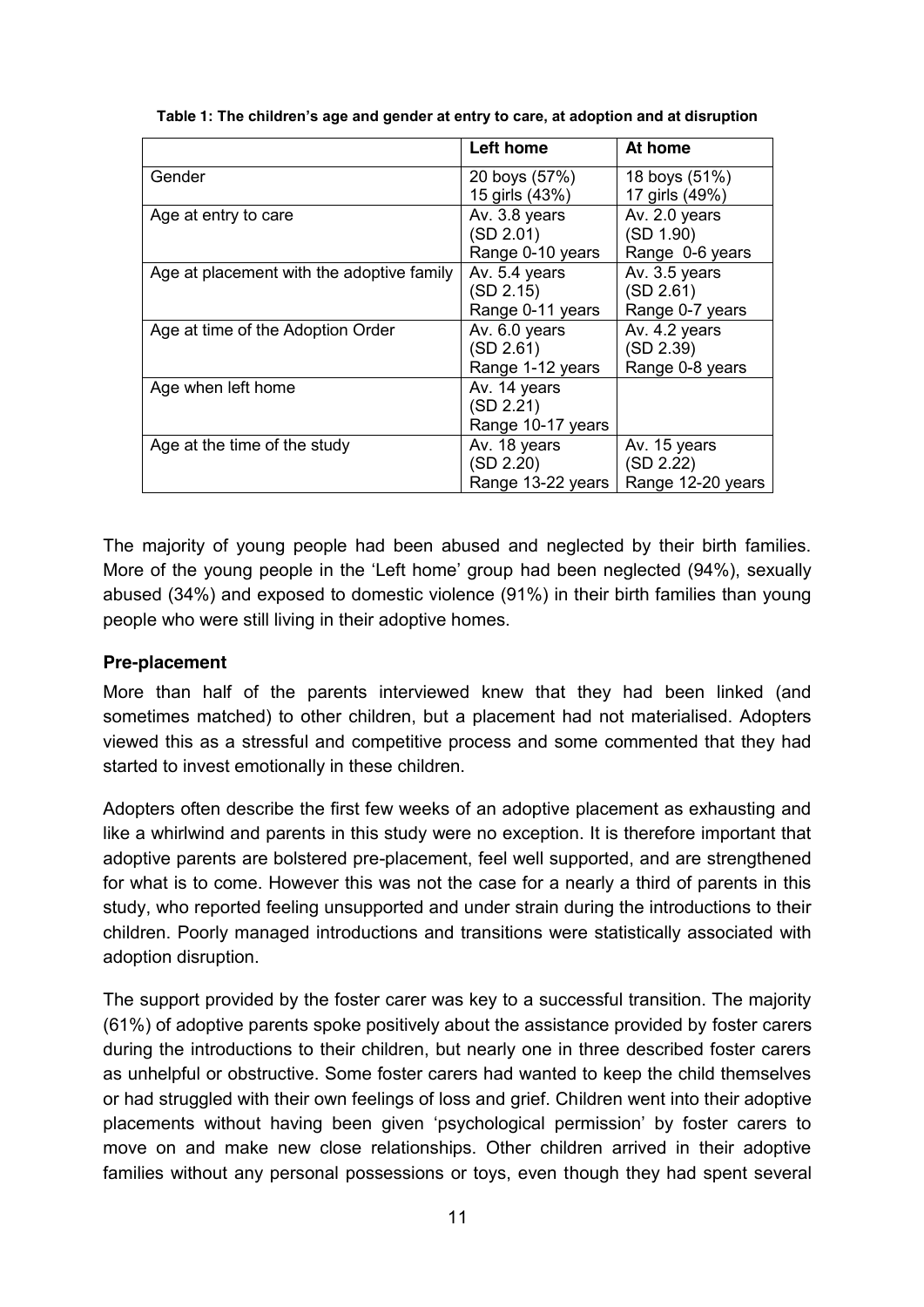years in care. Both situations are likely to leave children feeling insecure and without a sense of who they are.

Two-fifths of parents had serious misgivings about the quality of the care shown to their child whilst in a foster placement, including concerns about the cold, clinical care shown by some foster carers who seemed to lack emotional warmth. These findings raise an important question about the fostering of children with plans for adoption. Where adoption is the plan, are foster carers more likely to be emotionally distant as they prepare for the inevitable move? Although there has been recent interest in the grief and loss that foster parents experience when children move on (e.g. Hebert *et al.* 2012) there has been little research on the strategies that foster carers employ to protect themselves from their experiences of repeated loss. Children too, because of their experiences of abuse and neglect may be avoidant and resistant to attempts to comfort and care and this pattern of relating needs to be identified early.

More than two-thirds of parents thought that important information had not been shared with them by the placing authority. When information was made available, parents often thought that the significance of what they had been told had not been fully explained. Six parents said they would not have proceeded had they had all the relevant information, but most parents thought that the information would have made them better prepared. Importantly, parents wanted to know whether their child could be expected to live independently as an adult.

#### **Early adoptive family life**

Many parents described the early days of adoptive family life positively, although difficulties soon emerged in many families. Some of the children's behaviours such as physical aggression, self-harm, night terrors, soiling, manipulation and control alarmed parents. Parents began to worry that information had been withheld and/or that the children were more traumatised than they had understood to be the case. However, at the time of the Adoption Order, most parents were pleased to be making the commitment.

A quarter of adoptive parents whose child was of school age, thought that their child had started school too quickly after moving in. Parents wanted the opportunity to begin forging relationships with their child before their child faced another stressful transition into a new school. Delayed school entry and school absence can create problems for social workers. It is often difficult to gain consent from the Education Authority for a delayed start or an authorised absence and there are other concerns that children will be out of step with their peers and get further behind in their learning. However, in some circumstances, social workers might need to make a stronger 'case' for keeping the child off school for a short period at the start of an adoptive placement. Furthermore, strategies need to be in place to reduce sibling jealousy and rivalry in sibling placements if one child is staying at home, whilst the other has to go to school within a few days of arriving.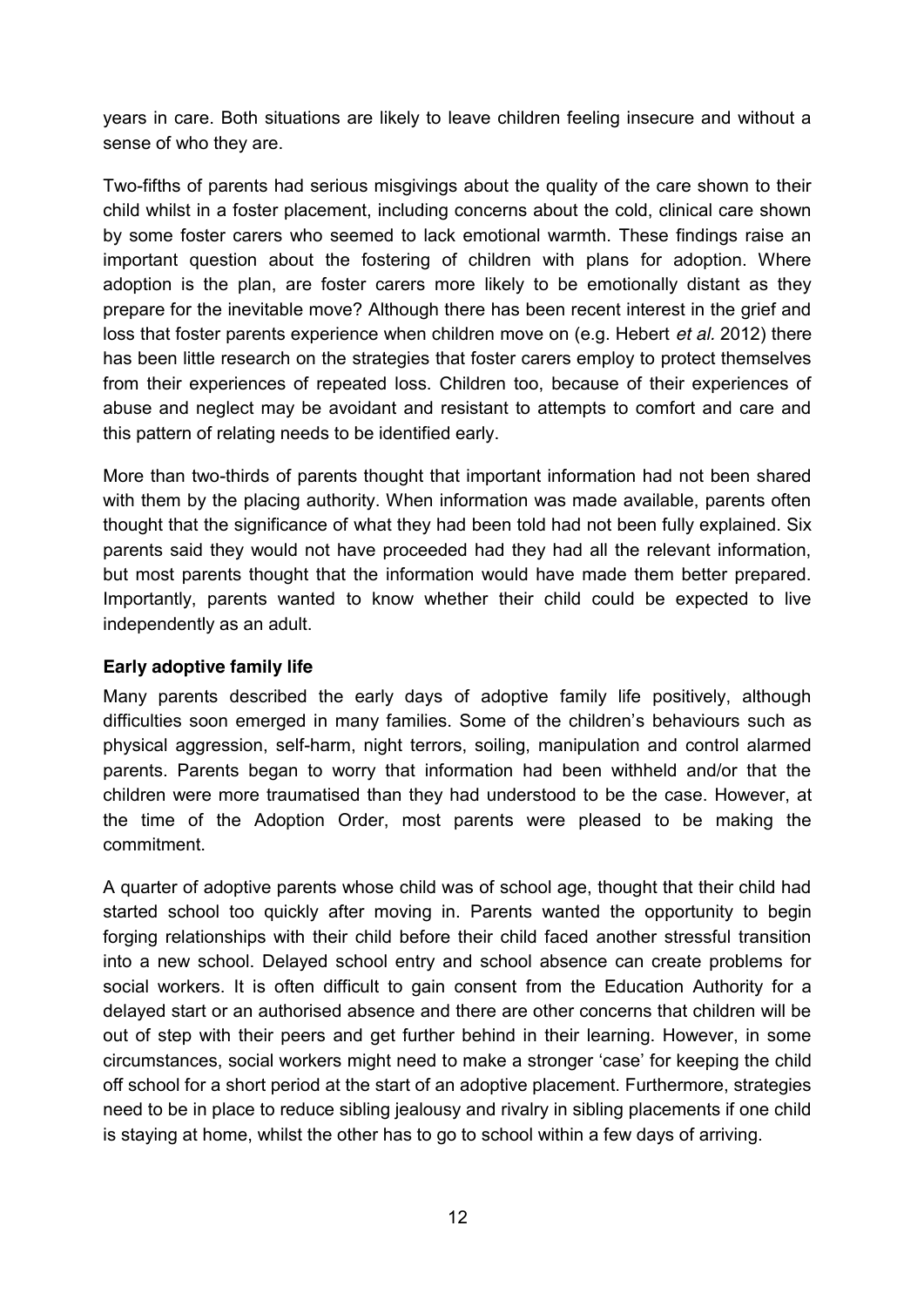Most (87%) adopters stated that they had had a good relationship with their own social worker, but they were less positive about the child's social worker. Complaints were of social workers continually changing or breaking promises. In a few cases, children were frightened and unsettled by social work visits.

Most (93%) of the children were or had been living in adoptive families with other children. Sibling relationships were considered typical for the majority of children, but just under half (48%) of the children who had left home and 18% of the 'At home' group were in constant conflict with brothers or sisters. Warring siblings created splits in some families with one parent caring for the study child and the other parenting the remaining siblings.

One in three children had no contact with birth family members at the time of placement with their adoptive family. Contact patterns changed over time. At the time of the interview, half the letterbox arrangements had ended and 13 (19%) young people were having face-to-face contact with a birth parent. Adopters held mixed views about the impact of face-to-face contact. Whilst some reported that the physical presence of a birth parent had compromised the stability and cohesion of the adoptive family, others, particularly those whose *teenage* child had sought out contact, described how adoptive family life had become more settled once their child had met a birth parent. There were many other children unable to have birth parent contact, as it would have been unsafe for them.

The psychological presence of birth parents was troubling for some children. A few children told their adoptive parents that they had no memories of their life before they became looked after. More frequently, children's memories of maltreatment were said by parents to haunt them. Fears pervaded thoughts, interfered with sleep, and kept children in a state of high alert. Other children were preoccupied with thoughts of wanting to return to their birth families. This latter group of children were often concerned for their birth mothers and wondered what was happening in their birth family. Parents thought that children worried about whether birth parents were still alive, about siblings living with the birth family, about being traced by family members, and worries about who would care for them in the future. Children who had left home were more likely to have had difficulty talking about adoption related issues.

Most parents stated that they had tried to keep the subject of adoption open but did not find it as easy to talk about birth parents. Parents found it difficult to know how much information to share or how to talk to children about particularly harrowing histories. Adopters also found it difficult to know how much information to share in their letters to birth parents when children were having difficulty at home or in school.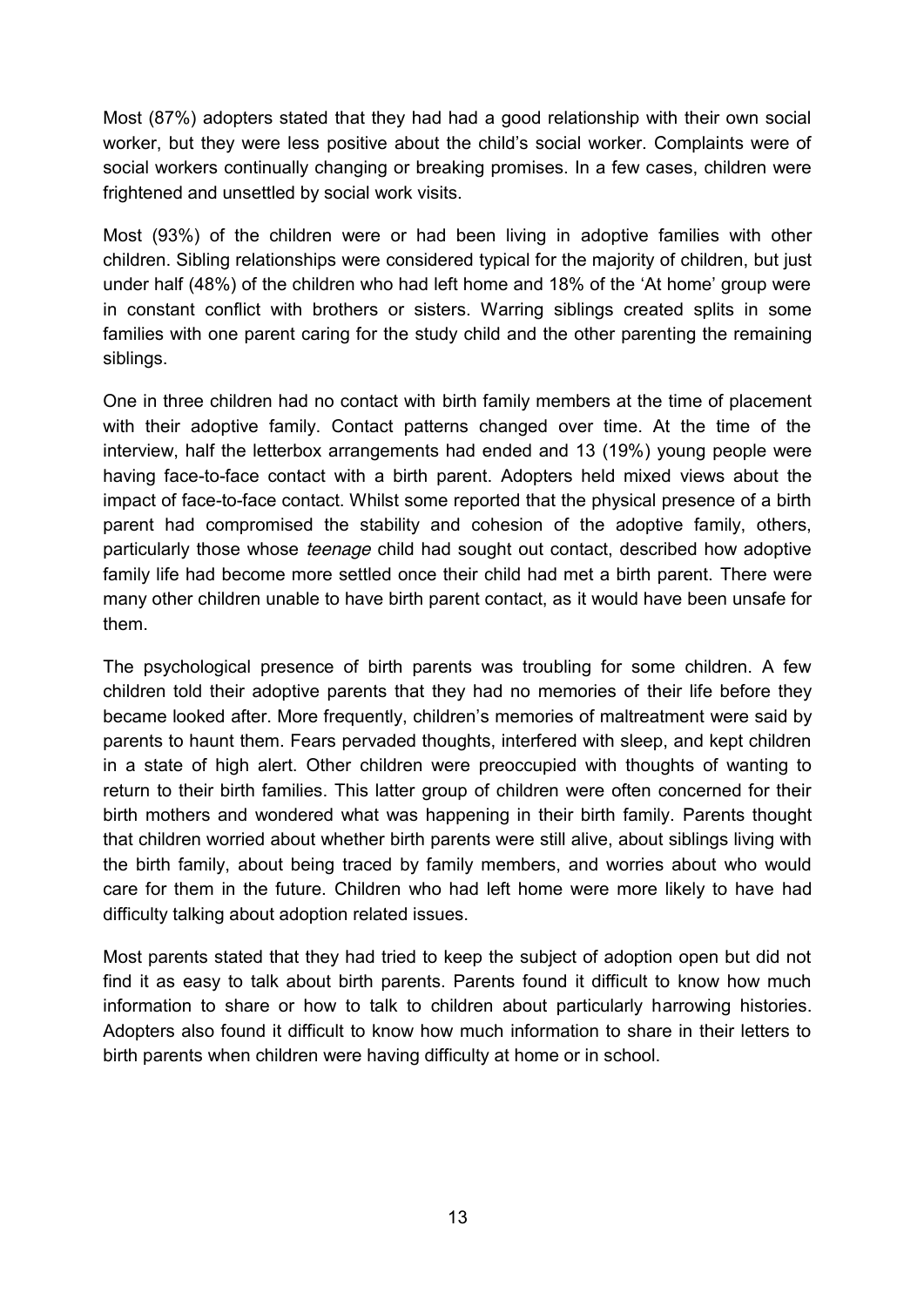School life also posed particular difficulties for adopted children and their families. Thirtyseven percent of the children had a statement of special educational needs<sup>3</sup> and according to parents, nearly a third (31%) of the children had been bullied during their school career because of being adopted. Other children had been distressed by the way some subjects had been taught or activities they had been asked to complete. For example, one class had been asked to bring in a photo of their mother and each child was asked to talk about their similarities. There were also two examples of discrimination because of adoptive status continuing into the workplace.

#### **Onset and escalation of difficulties**

For 80% of the families, serious challenges began within the first few years of placement and escalated during adolescence. Parents reported difficulties in the child and parent relationship. Most often, children had great difficulty forming a positive and secure attachment to their adoptive mother. They refused to be comforted, avoided intimacy and focused their anger on their adoptive mother. The other 20% of parents described difficulties starting at puberty, with a rapid escalation of behaviour that parents found difficult to manage. Aggression and violence were the most frequently reported challenging behaviours. Sixty of the 70 families described the child's aggression, as a cause for concern. Many young people who were aggressive displayed the trait early in their placement. While children were young, the violence and aggression could be contained, but once young people became bigger and stronger, the behaviour became much more challenging.

#### *Child to parent violence*

There is no single definition of child to parent violence, as it describes a wide variety of physical and psychological behaviours designed to *control, coerce, and dominate the parent and family member*s. Paterson and colleagues (2002) described child to parent violence as:

*Behaviour considered to be violent if others in the family feel threatened, intimidated or controlled by it and if they believe that they must adjust their own behaviour to accommodate threats or anticipation of violence. (p92)*

In this definition, there are two elements. First, the emphasis on behaviours designed to control and secondly the change seen in the behaviour of those affected. In this study, we applied this definition to the data from the interviews and found that 41 of the 70 families were or had been living with child to parent violence. Violence was a key factor in 28 of the 35 disruptions.

 $3$  In comparison 3% of children in the general population and 29% of looked after children have a statement of special educational needs. *Outcomes for children looked after by LAs in England at 31st March 2012.* SFR 32/2012. Department for Education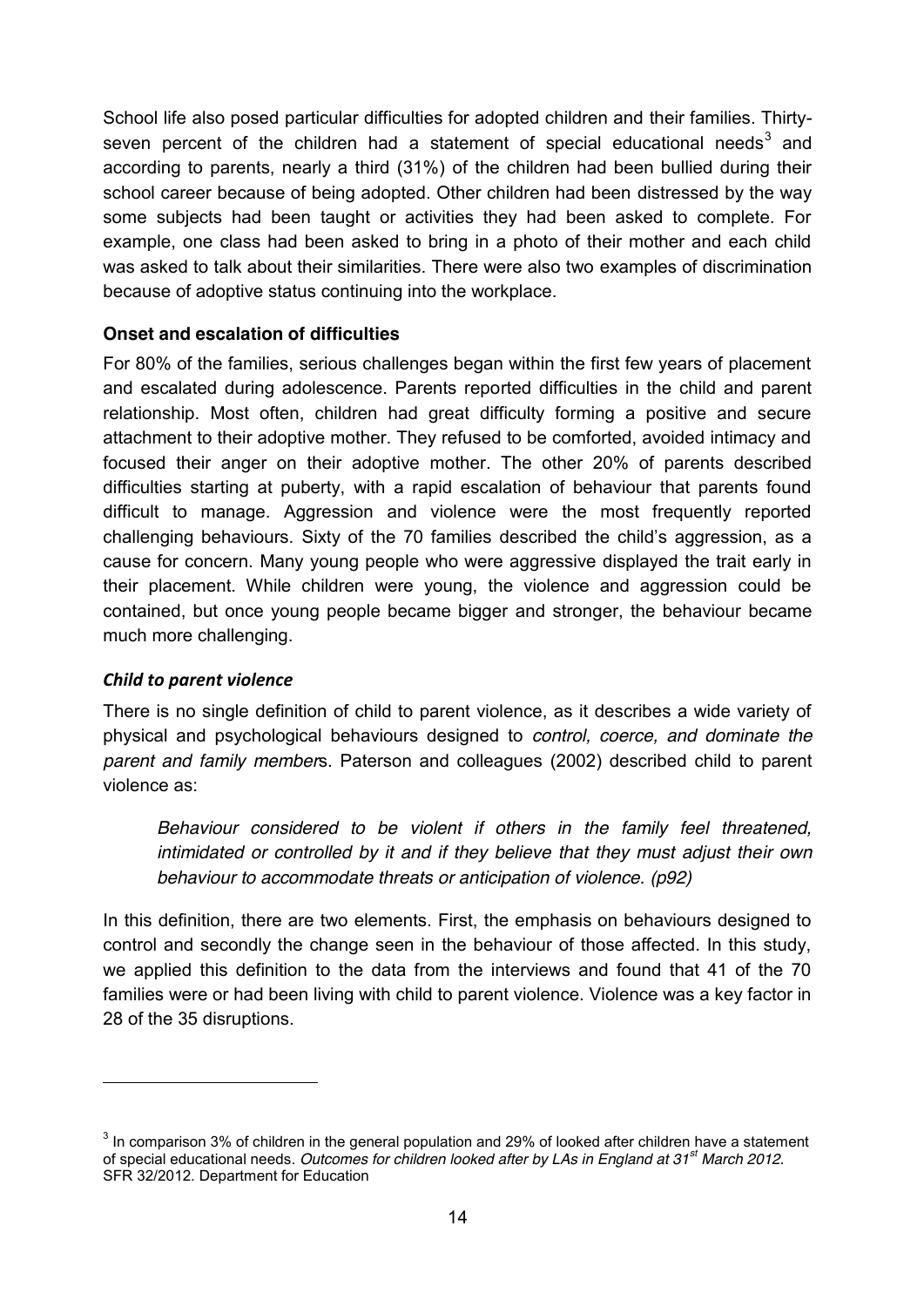We had not expected child to parent violence to feature so strongly in parental accounts of challenging behaviour. We had expected ADHD and attachment difficulties to feature as causes of disruption and although parents described great difficulty in managing these behaviours, on their own they were not difficulties that broke families. Parents gave many examples of being beaten, attacked, threatened and intimidated. Knives had been used by 19 young people to control their parents. Young people also removed mobile phones, TV remotes, and curtailed parents' social networks in efforts to control. Young people were mainly violent to their mothers, but fathers, siblings, pets and in one case, grandparents had also been assaulted. More boys than girls were involved in child to parent violence and the gender difference was statistically significant. However, it should be noted that 14 (44%) of the 32 girls were also violent and the use of weapons or severity of violence did not differ by gender. Child to parent violence was shameful for families. It was not a topic that could be easily raised with social workers, friends, or extended family members. Fathers struggled with the best way to respond to the violence and felt unable to protect their wives or other children. They also thought that as most professionals were female, they had received little support or understanding of their role in the family.

Child aggression and violence within the adoptive home raises important issues for post adoption services and for Children's Services more generally. In criminal justice and social work research, interest is growing in child to parent violence with published articles mainly appearing in the last ten years.<sup>4</sup> The prevalence of child to parent violence in the general population is unknown and there are disputes about the extent of serious and persistent child to parent violence. Consequently, estimates vary widely with studies showing that it occurs in 3-29% of families (Holt 2012; Gallagher 2004). The research in this area is in its infancy and studies often do not differentiate between the kind of violence and control that requires parents to change their behaviour and other types of aggressive behaviour. In one of the few studies that considered young people on the edge of care and who were receiving family support services, Biehal (2012) found that 112 (54%) of 209 young people were reported as having been violent to their parents in the previous six months.

Studies (e.g. Kotch *et al.,* 2008; Walsh and Krienert, 2007; Kernic *et al.,* 2003) have examined the factors that increase the risk of child aggression such as exposure to domestic violence, paternal behaviours, neglect under the age of 2 years old, and exposure to alcohol in utero. Young people who are substance misusing or suffering from mental illnesses such as schizophrenia can also be violent. All these risk factors were evident in our sample. However, the mechanisms by which these factors 'cause' aggression remain unclear.

l

<sup>&</sup>lt;sup>44</sup> See http://holesinthewall.co.uk/- useful blog by Helen Bonnick (social worker) collating key articles and news on child to parent violence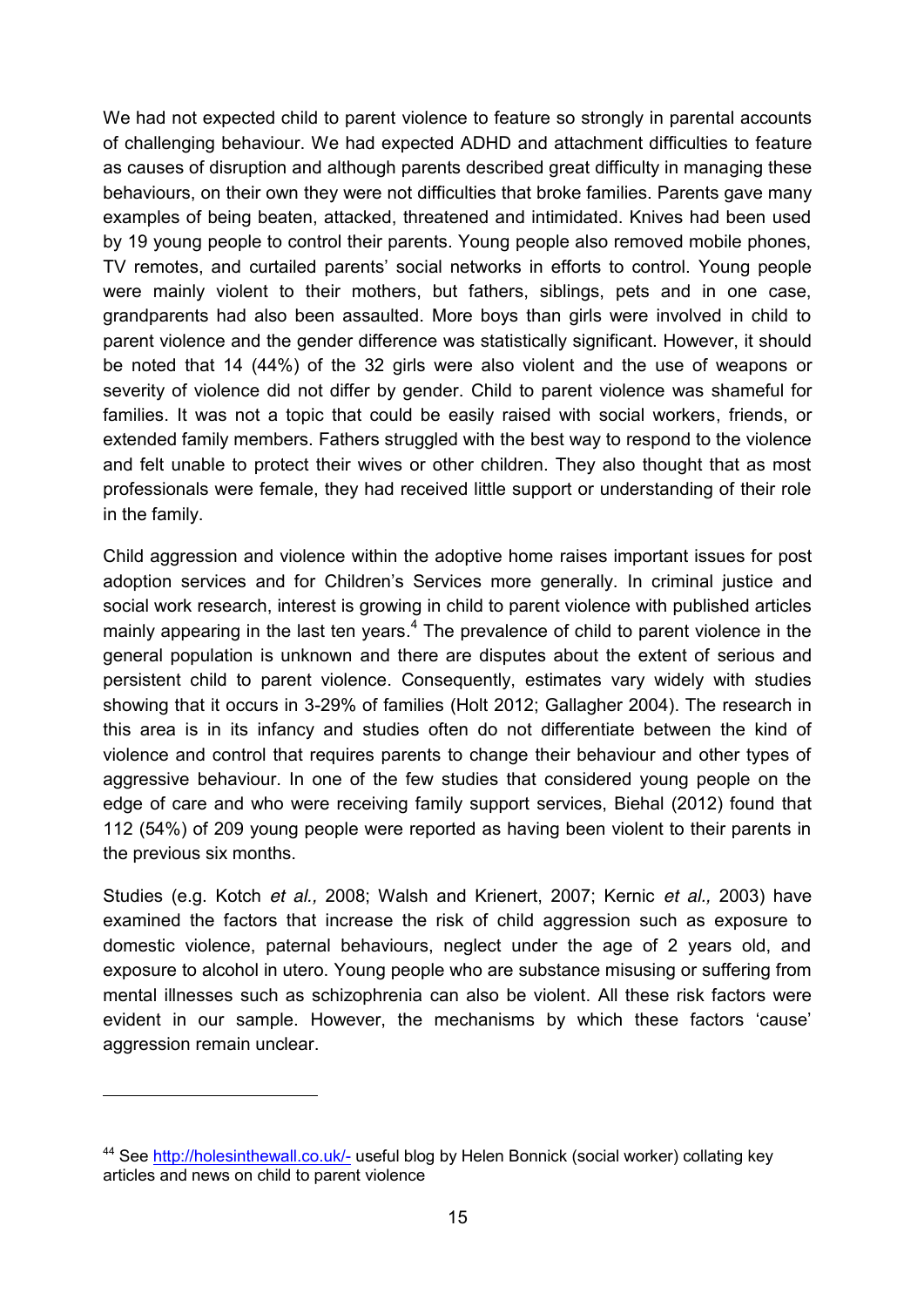Parents also reported other concerns: more than half the children (53%) had selfharmed, 46% of parents had concerns about the child's low mood, depression or anxiety, and about a third (32%) were worried about inappropriate sexualised behaviours shown by their child. A few children showed serious visual and auditory disturbances.

#### **Support to adoptive families**

At the time families needed support, most had lost contact with the agency that had approved them or placed their child. When parents did make contact, the majority of the parents were dissatisfied with the overall response from support agencies. Parents cited difficulty in accessing services, arguments over funding, and eligibility criteria that excluded adopted children.

The majority (83%) of parents had received some support from Local Authority (LA) post adoption services. A quarter of those who received services rated social workers as the most helpful of all the interventions they had received. Parents spoke positively about social workers who were consistent and who understood the challenges. Parents particularly appreciated packages of social work support combined with therapeutic interventions.

Parents were critical of social workers who kept telling them they were doing a good job without providing help to address the child's challenging behaviour, or who repeatedly offered the same package of support, as difficulties in family life escalated. Parents became frustrated when the same parenting programmes and sticker charts were offered. Adoptive parents subjected to child to parent violence were repeatedly offered the same Webster Stratton type parenting programmes or anger management workshops. The violent behaviour was not recognised by professionals an attempt to control others but was thought to be a problem controlling temper and emotions. LA and VAA adoption agencies generally only offered what could be provided 'in house' and there was a great reluctance to commission other services. There were a few accounts of excellent life story work undertaken by social workers that parents thought had made a real difference to the young person. However, there were more examples of poor life story work that parents thought had exacerbated the child's difficulties.

Respite care was often used as a last ditch attempt to keep the family together and was rarely used proactively. Parents complained that access to respite was usually only by making their child 'looked after' once again, and that the system did not meet the family's needs. Parents often wanted just a few hours respite or a break at the weekend, but services could only provide block days or other inflexible packages. There were a few examples of parents being given respite that had really helped. For example, one young person had been taken out by a mentor for a few hours each week.

None of the parents reported a positive or helpful response from the Emergency Duty Teams. The usual advice from the team was for the adopter to ring the police. Some adoptive parents had used the police as an adoption support service.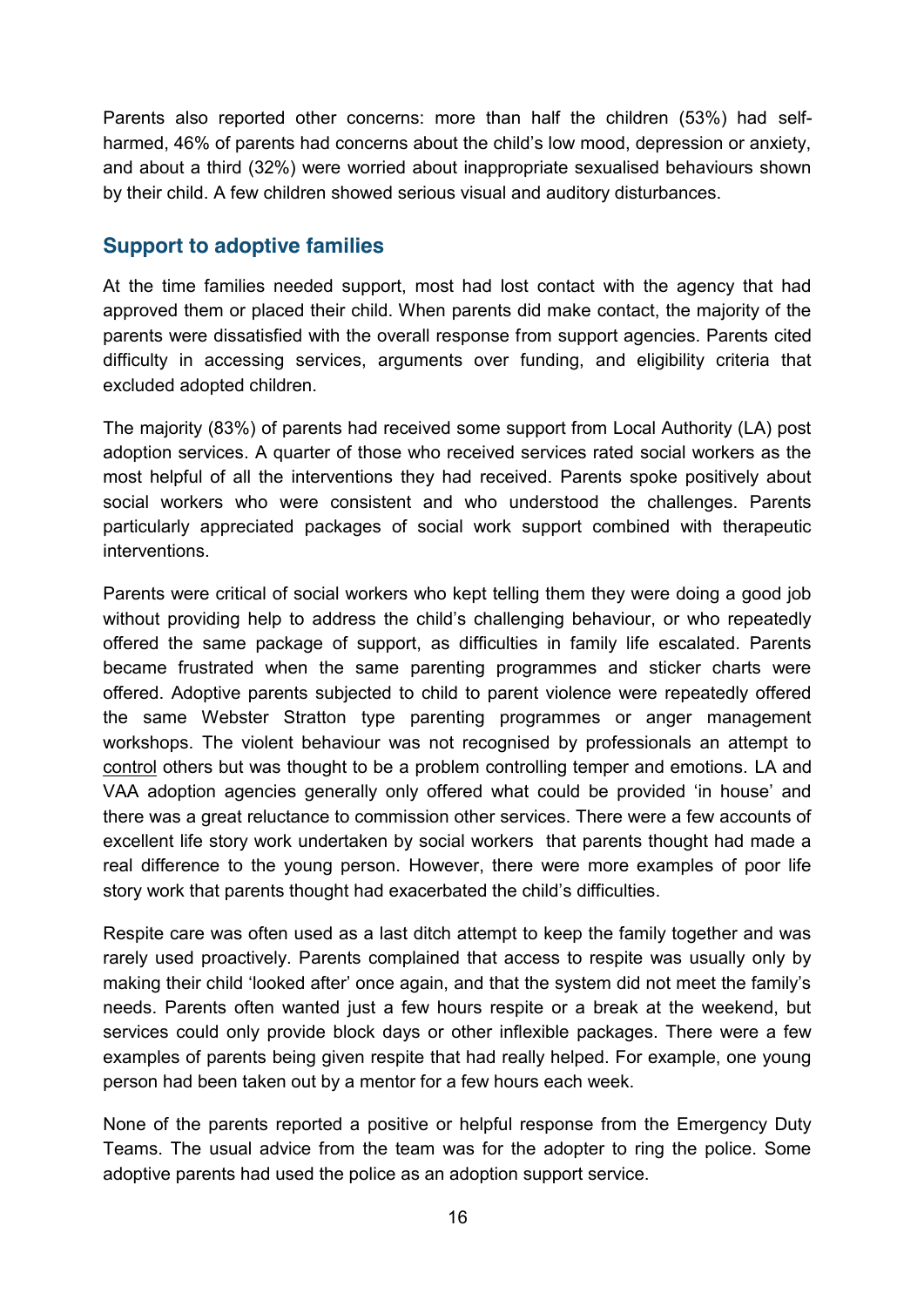Lack of appropriate intervention was also apparent in the delivery of child and adolescent mental health services (CAMHS). Families had great difficulty accessing CAMHS and even when their referral was accepted they were usually offered only what the local team provided. The service was not necessarily what was needed. There were examples of children being refused help because they disclosed sexual abuse, of being kept in prison cells, and of being admitted onto a general hospital ward because CAMHS did not have trained therapists or suitable accommodation available. There was tremendous variation across the country in CAMHS response to children with attachment difficulties. In some areas, CAMHS refused to acknowledge the condition existed, whereas in other areas there were highly skilled teams offering support to children with attachment difficulties and those showing the symptoms of developmental trauma disorder.

There were examples of good practice where LA post adoption teams and CAMHS had commissioned specific therapists or referred onto specialist Tier 4 CAMHS or adoption support agencies. These services were rated highly by adoptive parents. A few LAs were able to provide specialist CAMHS in-house because of joint funding arrangements. Again, adopters reported that they provided a good service.

For most children, their difficulties were also apparent in school. Twenty-six (37%) of the children had a statement of special educational needs and 30 (43%) had or were being educated outside mainstream provision. About half the parents stated that they had received good support from education professionals such as teachers, teaching assistants and educational psychologists. However, other parents complained that many schools had little understanding of the needs of adopted children and that elements of the curriculum had caused their child distress.

#### **Child protection investigations**

As children's behaviours became more difficult during adolescence, parents described feeling isolated and stigmatised by other parents and blamed by professionals for the child's challenging behaviours. As parents became more desperate for help, more than a quarter (27%) found themselves threatened with or subjected to a child protection investigation. In nine families, the investigation was triggered by an allegation made by the study child or another child in the family. Social workers threatened or instigated an investigation in ten families.

Many adoptive parents, when they rang Children's Services asking for help, were routed through the children and families team and were allocated a children's social worker with limited experience of adoption. It would not be surprising given parents' distress and frustration at the lack of support and the years of living with a traumatised child that many may have presented as angry and cold. Parents were astonished that a request for help resulted in an investigation. Child protection investigations seemed to have been started as a matter of course and to have involved little joint working with post adoption social workers. Indeed, some post adoption social workers, and psychologists disagreed with the action and splits emerged amongst the professionals. Many adoptive parents were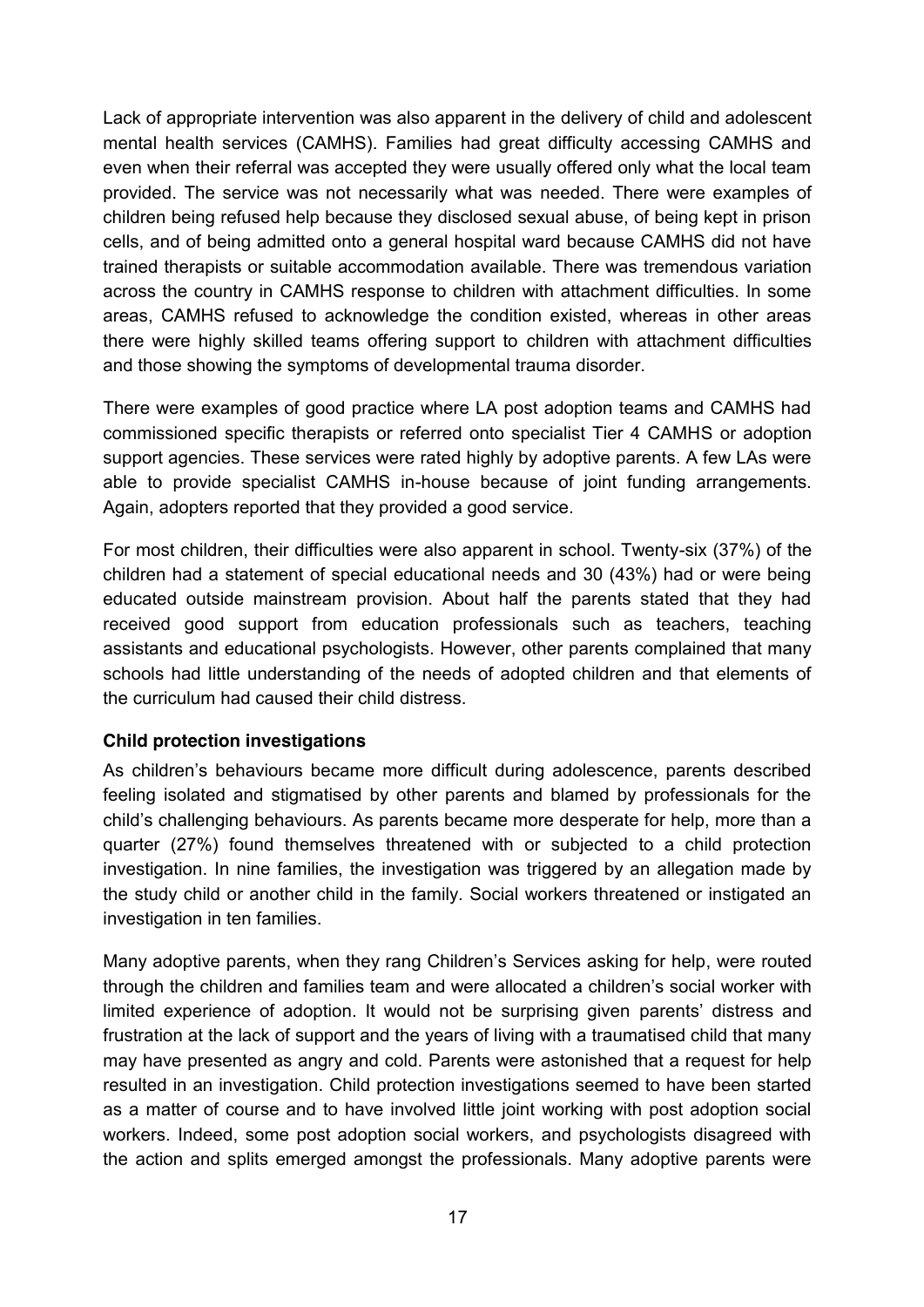employed in senior positions and often in careers that involved work with children. Parents spoke about the lasting effect of investigations on their employment and mental health and their feelings of betrayal and loss of trust in professionals.

#### **Disruptions**

Most of the young people who had left home had been late placed (average age 5 years old) into their adoptive families. They were older children who had been abused and neglected during their early years. The average age of the young person on leaving their adoptive home was 14 years old. In 28 (80%) of the 35 families, child to parent or child to sibling violence had been a significant factor in the young person's move out of home. In the months leading up to the disruption, young people typically were out of parental control, defiant, oppositional, refusing to be parented and had withdrawn from family life. About a third were also misusing drugs and/or alcohol and fifteen children (43%) had been running away regularly. The police had been involved with most of the young people who had left home: 12 of whom had appeared in court and been convicted on charges of aggravated burglary, or rape, or assaults. For young people still in compulsory education, difficulties at school such as disruptive behaviour had usually escalated in the months preceding the disruption. Some young people truanted or refused to go to school, others had been excluded. Only seven (all girls) of the 35 adoptions disrupted for a combination of reasons which did not involve violence. These included ongoing child/parent relationship difficulties, serious mental health problems, behavioural and cognitive difficulties associated with foetal alcohol spectrum disorder, problems at school, extreme jealousy and rivalry between siblings and the young person's pre-occupation with their birth family.

Many families had been in touch with Children's Services in the months preceding the disruption. Parents usually described a lack of appropriate support at this time. Some social workers refused to acknowledge the gravity of the family situation, while other social workers were said to have felt powerless to help because of budgetary constraints or of not knowing what else to suggest, once the in-house resources had been tried.

Just over two-thirds of the moves out of home were instigated by adoptive parents. Parents described feeling worn down and worn out. Many were frightened by the violence they endured and felt unable to keep everyone in the family (including the child) safe. In ten families, the young person instigated the disruption. Some young people could not cope any longer with living *in* a family and others left in search of their birth family. Just one disruption was initiated by social workers. Most young people's return to care was hastily arranged, although services had been aware of difficulties for many months. Two-thirds of parents believed that the move out of home would be a permanent arrangement, whilst just over a quarter did not know what to expect. Only three parents thought that the separation would be temporary. Several parents described missed opportunities for reunification with the adoptive family and little interest by professionals in addressing the issues that triggered the disruption. Most parents had wanted to be more involved in decision-making for the young person. Parents described feeling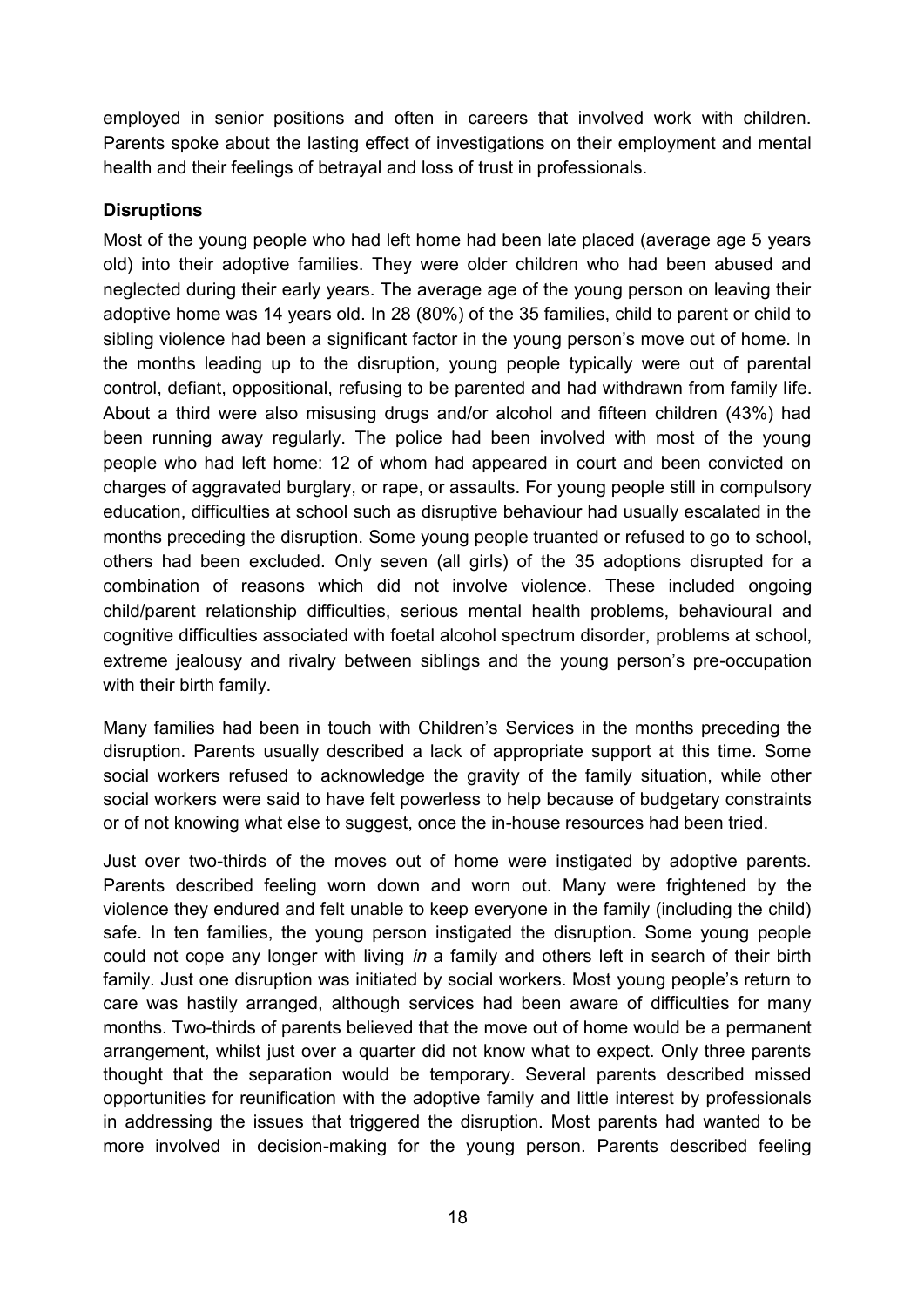excluded by social workers from care planning meetings or reviews, judged, and blamed for their perceived failings as parents.

Twenty-six of the 35 young people returned to care after the disruption. Most went immediately to a foster placement; others moved into residential care or supported lodgings. A few went to live with friends or relatives for a short period before becoming looked after. Placements were not stable and the majority of those who had been looked after for at least six months had had at least three different placements. Four young people had been held in police cells when a placement broke down and before appropriate alternative accommodation could be found. The young people who did not become looked after also tended to change accommodation often. There was a failure to recognise that young people were particularly vulnerable at the point of a disruption. According to parents, four young people had been raped or seriously sexually assaulted after having moved out of home, two had been physically abused, whilst as many as six others had put themselves in very 'risky' situations and vulnerable to abuse or sexual exploitation. The table below shows the living arrangements at the time of the interview.

|                                     | Where the young people were living |
|-------------------------------------|------------------------------------|
|                                     | at the time of the interview       |
| Independent living                  |                                    |
| Foster care                         |                                    |
| Supported lodgings                  |                                    |
| Local Authority residential care    | 3                                  |
| <b>Homeless</b>                     | 2                                  |
| Unknown                             | າ                                  |
| LA secure unit                      |                                    |
| NHS mental health unit <sup>5</sup> |                                    |
| Friends                             |                                    |
| Bed and Breakfast accommodation     |                                    |
| Total                               | 35                                 |

Table 2: The living arrangements of the young people at the time of the interview

Since the young person had left home 13 parents (37%) said that their relationship with the young person continued to be strained or had deteriorated further. Encouragingly more parents (n=16, 46%) reported that the relationship had improved. Relationships tended to improve with the passage of time.

<sup>&</sup>lt;sup>5</sup> Young person sectioned under the Mental Health Act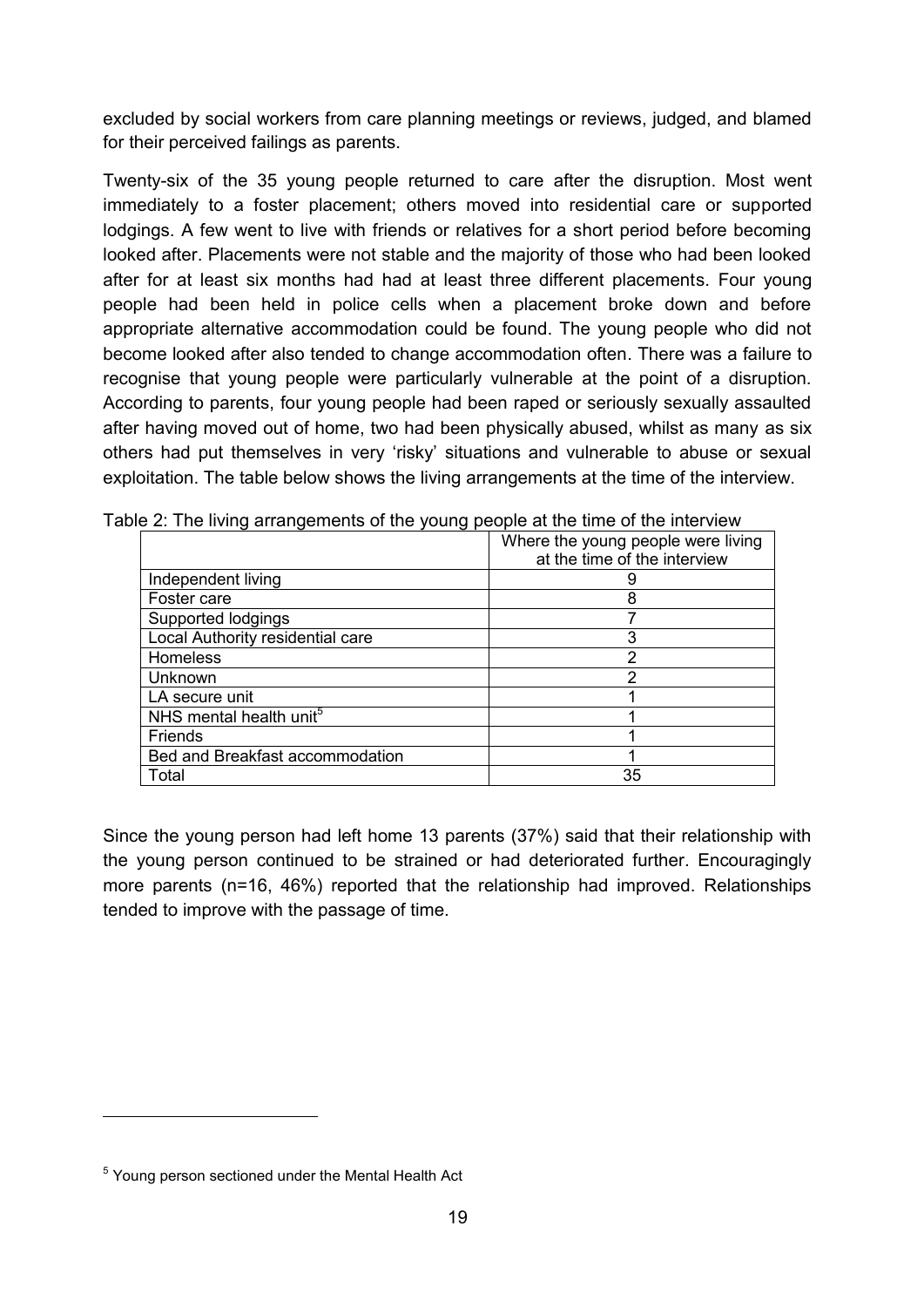## **Comparison of the 'Left home' and 'At home' families**

The children in both groups had many difficulties. We were interested in understanding why some families had remained intact and in other families, the young person had left. Most (80%) of the 35 families whose children were still 'At home' had thought about asking for the child to be removed but at the time of the interview were not anticipating imminent disruption. Six of the 35 families were waiting for the young person to be of an age where they could be asked to leave without fear of prosecution.

The young people who had left their adoptive families had had a worst start in life compared with those who were challenging but remained 'At home'. The poor start seemed to set in a motion a chain of events, which ultimately led to an adoption disruption. However, there were points along the journey when perhaps that pathway could have been changed. Pre-adoption work preparing children and foster carers, remedial action when transitions had not gone well and early targeted interventions when difficulties first emerged seem to have been the points where a knowledgeable, nonjudgmental, and skilled social worker or therapist could have made a difference.

Families that had remained intact said they had done so because of their commitment, their bond with the child, and feelings of responsibility. Families that were likely to stay together had seen some improvement in behaviours and/or attributed the cause of the difficulties outside their own or their child's control. Importantly, most of the parents whose children were still at home did not feel blamed by professionals or judged as incompetent or abusive parents. Table 3 presents the factors that differentiated the two groups.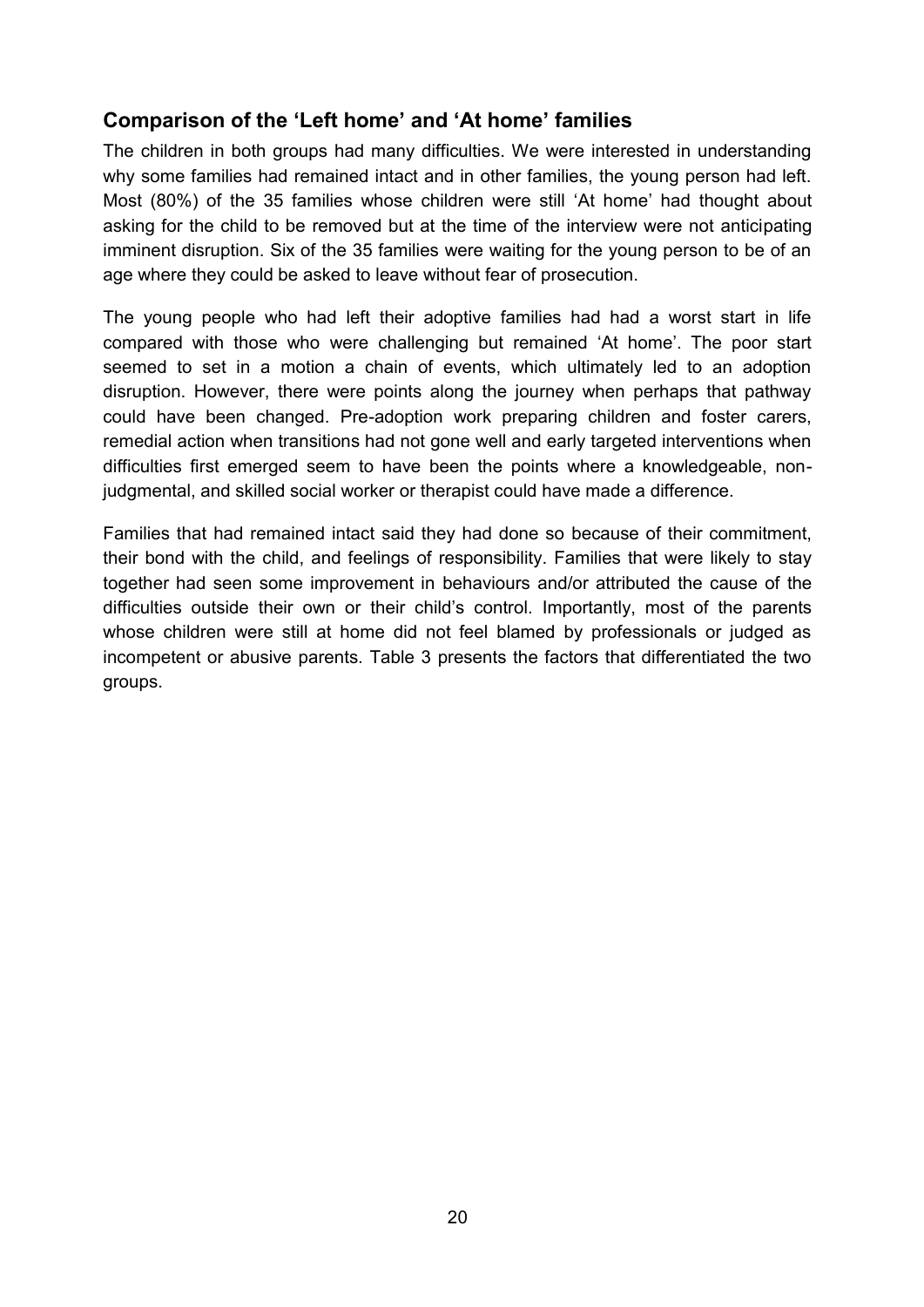|                                                                        | Left home $ $ | At home |
|------------------------------------------------------------------------|---------------|---------|
| Child's pre-care experiences                                           |               |         |
| Neglect                                                                | $\star$       |         |
| Sexual abuse                                                           | $\star$       |         |
| Sexual exploitation                                                    | $\star$       |         |
| Domestic violence                                                      | $***$         |         |
| Longer exposure to adversity                                           | $***$         |         |
| Older at entry to care                                                 | $***$         |         |
| Adoption journey                                                       |               |         |
| Number of moves in care                                                | $***$         |         |
| Adopters not feeling prepared                                          | $**$          |         |
| Introductions handled badly                                            | $***$         |         |
| Foster carer supported the transition                                  |               | $\star$ |
| Adopters' feeling the child did not fit in from the start              | $\star\star$  |         |
| Adopters' views that child started school too soon                     | $***$         |         |
| Difficulties emerged quickly                                           | $***$         |         |
| Partner less concerned about challenging behaviours                    |               | $\star$ |
| Adopters' feeling blamed by social workers                             | $***$         |         |
| Adopters' daily activities limited by child's behaviours               | $***$         |         |
| Adopters did not blame child or hold them responsible for difficulties |               | $\star$ |
| Child behaviours                                                       |               |         |
| Relationship difficulties mainly with adoptive mother                  | $***$         |         |
| ACA measure: clinical range of attachment difficulties                 | $\star$       |         |
| Child did not ask questions about birth mother                         | $\star$       |         |
| Child to parent violence taking place                                  | $***$         |         |
| Intense sibling conflict                                               | $***$         |         |
| Running away (reported to police as a missing person)                  | $***$         |         |
| Serious criminal offences                                              | $***$         |         |
| Drug misuse                                                            | $\star$       |         |

#### **Table 3: Significant differences between the 'Left home' and the 'At home' groups \*\* Significant at the 0.01 level \* Significant at the 0.05 level**

#### **Interviews with young people who had experienced a disruption**

Twelve young people who had experienced an adoption disruption were interviewed. Five of the young people's adoptive parents had been interviewed as part of the study, the other seven were known to the LA but the research team had no information about their parents. At the time of the interview, the young people were aged between 15-23 years old and all had been placed for adoption over the age of three years old. Since leaving their adoptive family most of the young people had moved around placements, but young people stated that they wanted to get their lives back on a stable track. Pregnancy or the birth of a child had prompted two young people to reassess their lives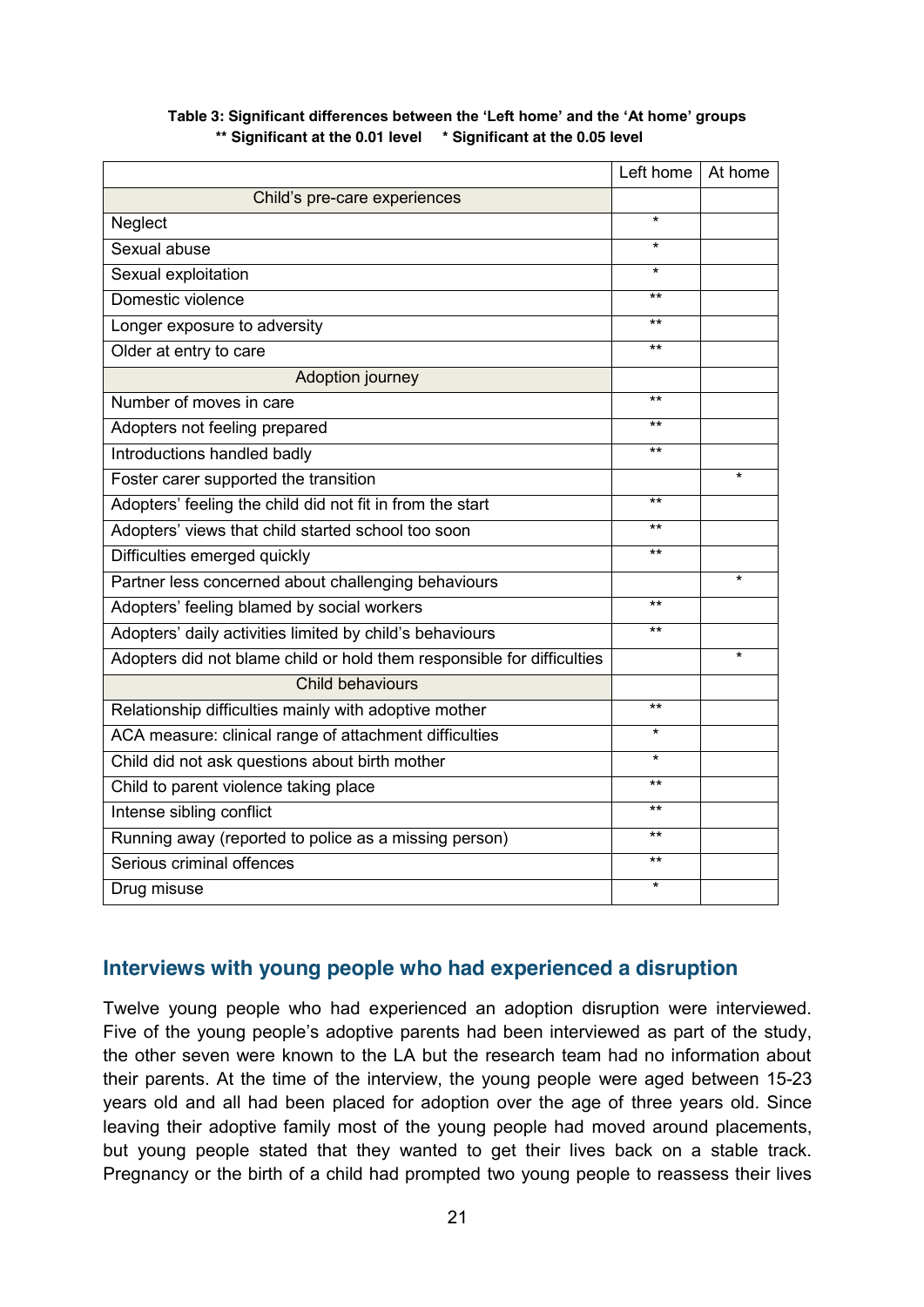and strengthen their connections with their adoptive family. One young person had recently returned to their adoptive home and another was moving to live closer to his adoptive parents. The remaining young people were living in foster care, supported lodgings, or independently. Only one young person had no contact with his adoptive family.

Criminal records were adversely affecting the employment and education of three young men. Four young people were not in education, employment or training while the rest were in college or employment. Young people were vulnerable and spoke about depression, loneliness, and self-harm. Two of the young people were trying to escape violent partners.

Before being placed for adoption, most of the young people had experienced neglect and abuse, several moves in foster care and failed reunifications. As young adults they had come to understand that this had affected their capacity to trust (including their ability to make use of therapeutic interventions) and make relationships with their adoptive parents (and now have healthy intimate relationships). This made them vulnerable to further abuse and some had difficulty feeling they belonged anywhere.

Looking back to the time they were adopted, most of the young people said that nobody had really asked them if they wanted to be adopted. Some had never wanted to be adopted and had not understood why they could not live with their birth mothers.

Young people had left their adoptive home generally because relationships had become too difficult. Some described feeling that other children in the family were favoured. Most young people stated that they had difficulty living in a family, kicked against firm boundaries and discipline, and had had problems in their relationships. Some now regretted their behaviour and wished they could turn the clock back. Three young people described their adoptive parents as having significant mental health problems of their own and one young person was removed after suffering years of abuse from her adoptive parents.

Some of the young people said that the early abuse and neglect they had suffered from birth parents had negatively affected the way they felt about 'mothers'. Some described themselves as volcanoes with rage burning inside, and others had been desperate to find their birth mothers and had run away from their adoptive home. Exclusions and difficulties in school had also put more pressure on the families and young people. Half of the young people had been bullied at school because of their adoptive status and this had led to school refusal and truancy.

Some young people readily agreed to going into foster care, as they saw it as relief from the intense arguments. However, there seemed to have been little work done on reunification with their adoptive families. Young people thought that sometimes social workers had blamed their adoptive parents for the disruption and had wanted to punish them.

Four of the young people were saddened that they had become looked after and that their parents had not stuck by them. However, two other young people thought they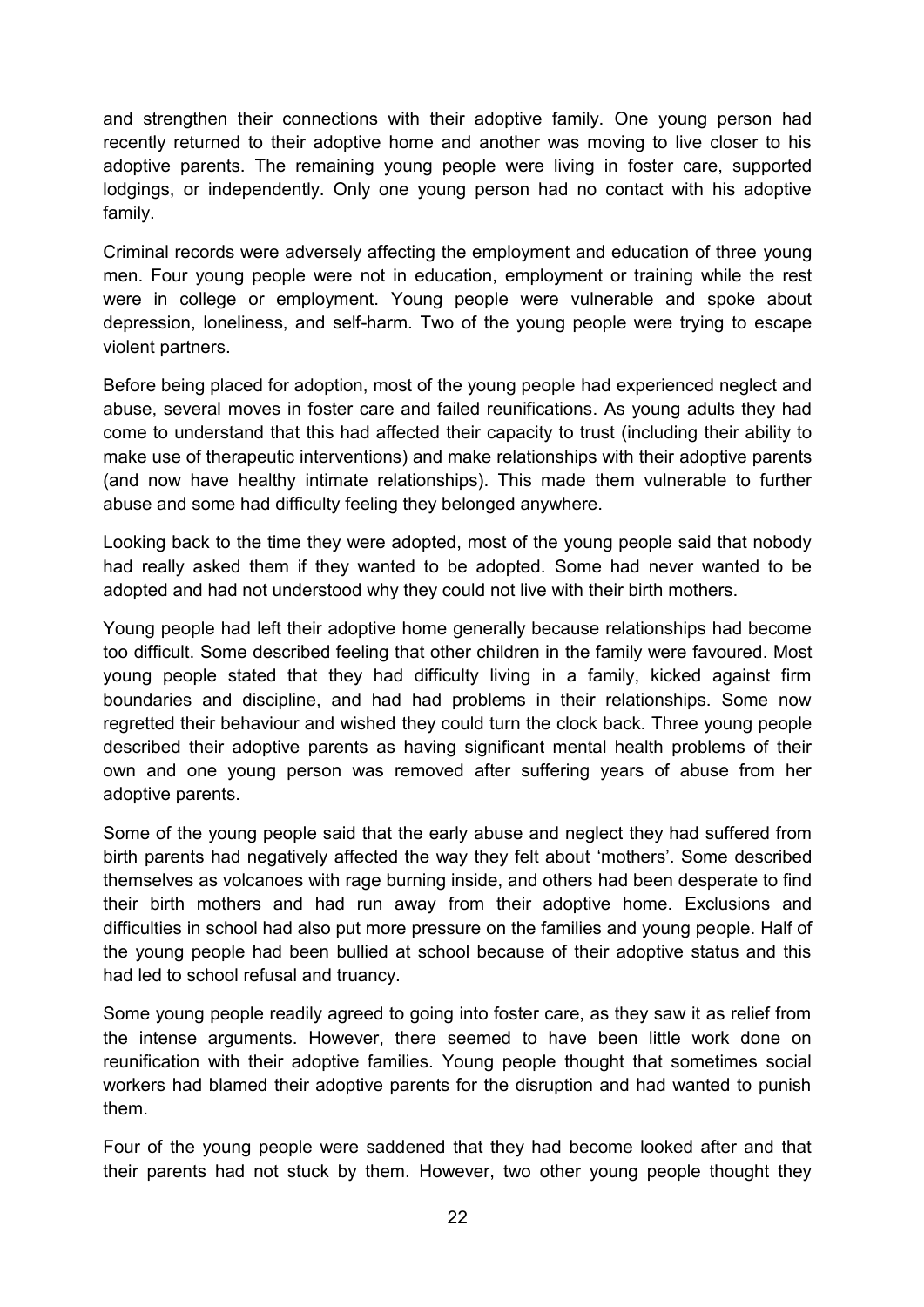should have been removed much earlier and that social workers were too keen on preserving the family. All but one of the nine young people who had become looked after identified benefits of being in care.

Three of the young people had been placed directly into hostels/ independent flat when they left their adoptive home, as the LA had treated them as homeless. This left them open to further abuse and they had been targeted by adults who prey on vulnerable young people. They had not been entitled to leaving care services, were struggling financially, and could not envisage how they could afford to attend a University.

After they had left their adoptive families, four young people had traced their birth families but had found that the reality did not match their fantasy and were rejected/abused again. Young people thought that there should have been more support for their adoptive parents and for themselves. They would have liked their own social worker when relationships had been difficult at home. At the time of the interview most of the young people wanted to re-establish good relationships with their adoptive parents. Half of the young people were being supported financially by their adoptive parents and parenting was taking place at a distance.

#### **Interviews with adoption managers**

Twelve adoption managers were interviewed about the adoption support services in their LAs. Five of the LAs had one adoption team providing all adoption services and seven LAs had a separate team for post adoption support. There were three different models of service provision. Model A was the most traditional mode and was a team comprising qualified, and unqualified social workers, Model B comprised a team mainly of social workers with a part-time psychologist or therapist. Model C was a multi-disciplinary team providing specialist CAMHS and social work services. Many of the social workers in the teams had been trained in dyadic developmental psychotherapy, play, or filial therapy. They were working therapeutically in families but social work supervision did not always support therapeutic practice.

Placements out of area were of great concern, because access to and the type of interventions provided by CAMHS varied greatly across the country. Managers were concerned that CAMHS did not have to offer a comprehensive service and could turn away children because of rigid eligibility criteria or because they argued that it was the LAs' responsibilities to pay for therapy.

There was a common 'menu' of post adoption services provided by the LAs. However, each LA had developed specific post adoption services often drawing on existing partnerships with education and community health services. There were many examples of creative support services. In most LAs, the links between post adoption services and youth services were under-developed.

Managers were beginning to develop services for those parenting teens and for adopted teenage children. Two LAs were able to use respite care in more flexible ways using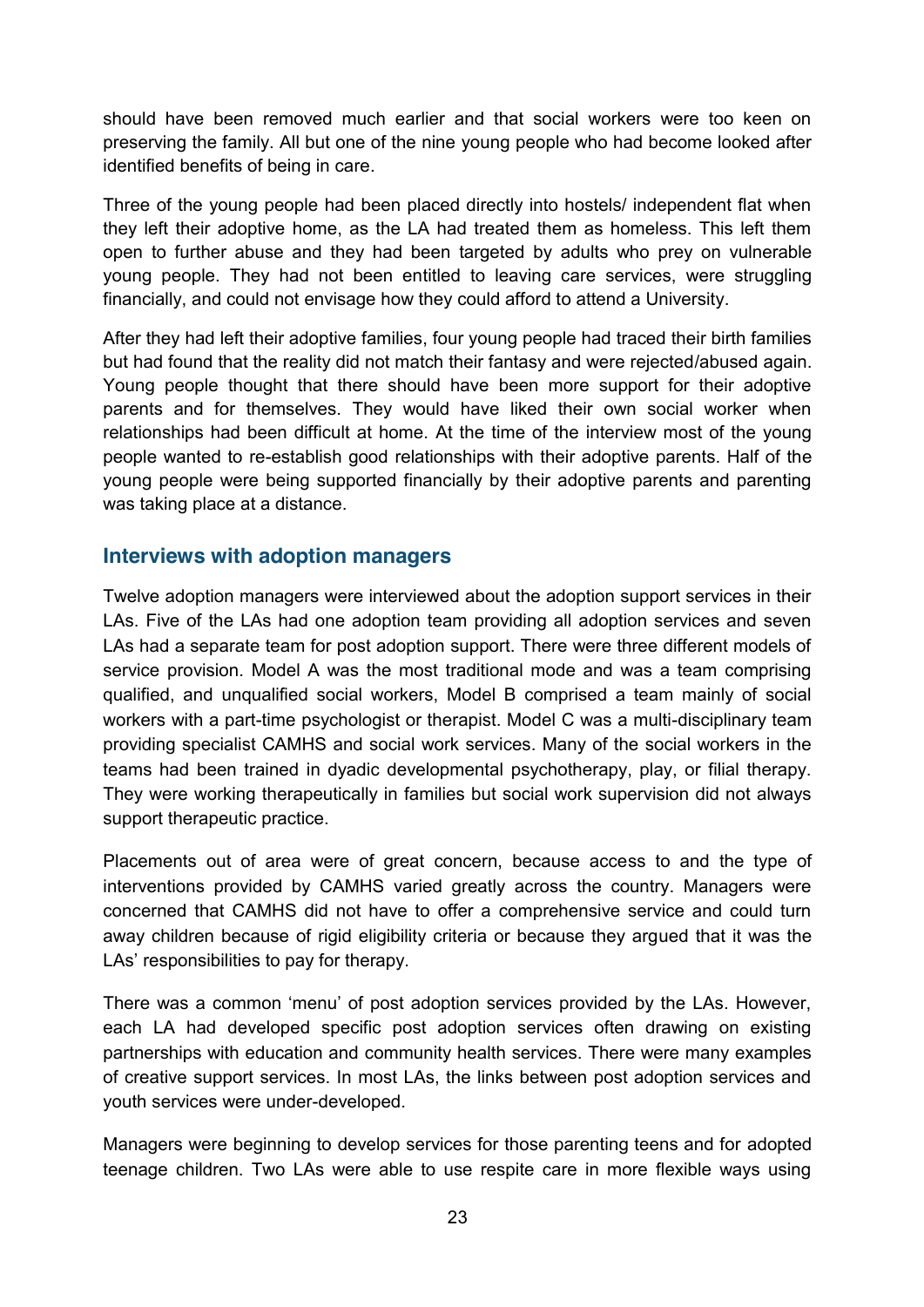mentors, a Post Adoption Linking Scheme (PALS), and weekend and holiday residential weekend breaks. One LA had begun and another was introducing a training programme in Non Violent Resistance for working with child to parent violence.

Managers thought that adopters who rang at the time of a crisis might have their calls answered by customer care centres, or by the duty and assessment team. The call could quickly escalate to a Section 47 investigation. Unless handled carefully and joint worked, managers acknowledged it could be a very damaging experience for the family.

It was thought that post adoption services were aware of most children who came back into care after an adoption disruption but older young people could slip through, if they presented as homeless, or were quickly put on a pathway to independence. The transfer of adopted young people from Children's Services to Adult Services was also an area of weakness. If children were not returning home quickly, the post adoption service often passed over all responsibility to the child's social worker. It was recognised that parents could feel excluded, as they were not always informed of meetings and reviews and that adopted children could get 'lost' in the system.

Managers wanted to develop a multidisciplinary service to be able to deliver a better transition from foster to adoptive care and services that were more attuned to the longerterm needs of adoptive children and their families.

## **Conclusion**

We began this study knowing very little about adoption disruption. To our knowledge, there had never been a funded study in the UK whose focus was entirely on placements that had ended after the making of an Adoption Order. The disruption rate was lower than we expected. The reasons for that became obvious when we met the families. The commitment and tenacity of adoptive parents was remarkable. Most parents, even those whose children had left, still saw themselves as the child's parents and were supporting from a distance. An adoption manager, interviewed for this study, suggested that perhaps a revolving door approach was needed for some adopted adolescents, whereby they could spend time away from their families without it being seen as a failure. Instead, most of the families we interviewed spoke of an 'all or nothing' social work approach that blamed and judged parents when relationships were just not working and parents needed respite or young people wanted to leave. Splits and conflicts between children's social workers and post adoption social workers were reported. It left adoptive parents feeling blamed, demoralised and unsupported. It was apparent that many had lost faith in professionals of all kinds and felt betrayed.

With more children being adopted out of care and resources pumped into reduce delay and recruit more adopters, the support needs are easily forgotten, as they are mainly needed some way down the line and services, especially for adolescents, are underdeveloped. Although disruption rates are low (and could be lower with better support), each one of the parents and young people who were interviewed had a story of personal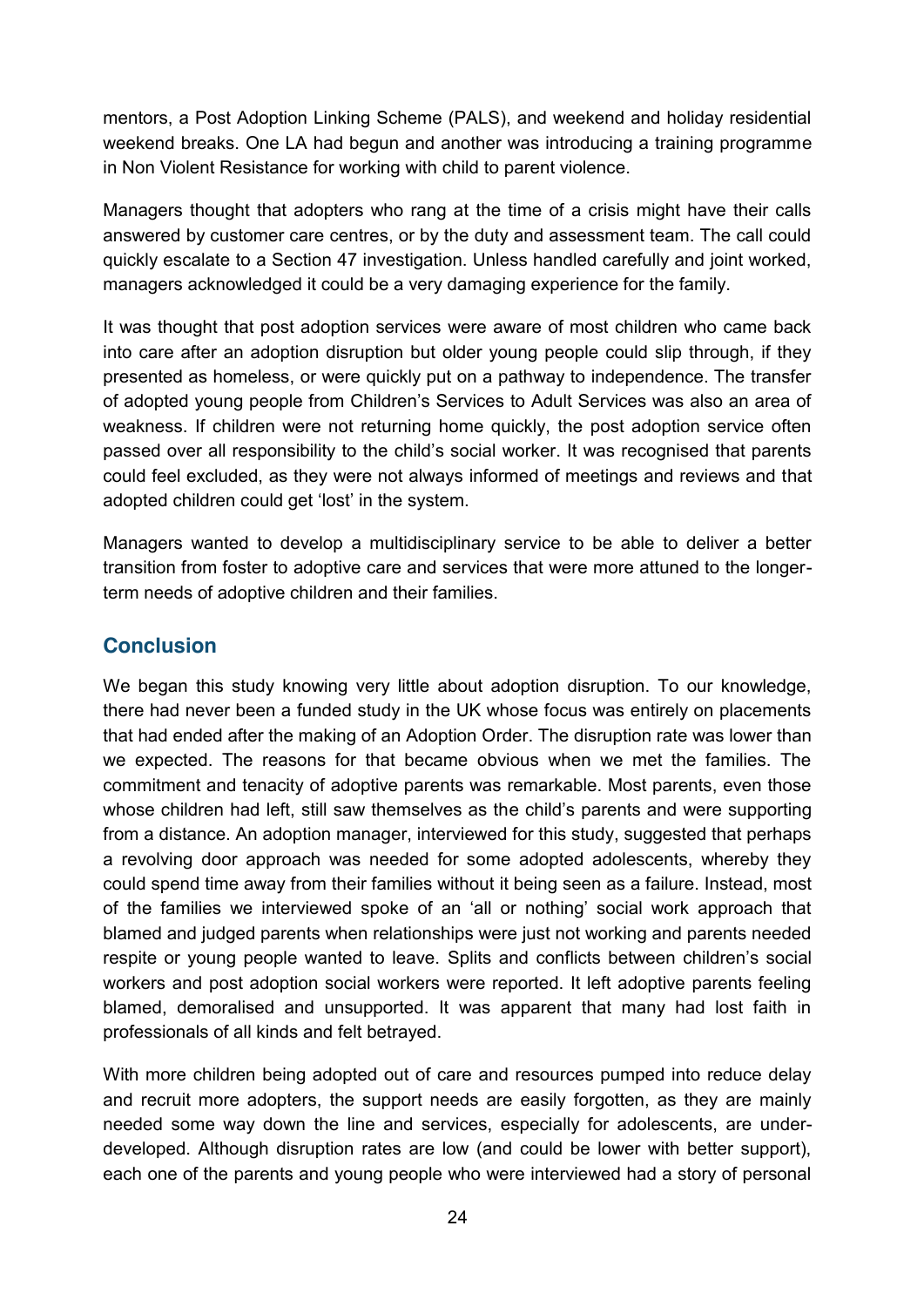tragedy and pain. It is important not to forget the hundreds of families who are 'At home' managing very challenging children. The survey results estimated this group at about a quarter of adoptive families who were parenting teenagers and even one in five of the 'Going well' group had teenage children whose SDQ scores were above the clinical cut off for probable mental health problems. Children's histories of abuse and neglect and exposure to domestic violence left them with a legacy that had affected their relationships as they were growing up and which the young people told us continued to affect their intimate relationships.

Adoption provides a stable family for maltreated children unable to return home. Parents commit themselves and their resources to children who need the same kind of family experiences as any child, but also need much more besides. Given what we now know of the challenges and impact on adoptive parents and the pain and distress of young people who struggle to live *in* a family, the spotlight now has to be shone onto post adoption support. Within a local authority, adoption services are usually a small service and adoption support is usually the smallest element within that. Support services are at the end of the line when resources are allocated nationally and locally. Yet, the adoption reform agenda needs to consider the whole adoption journey and ensure that support services receive the same level of interest and investment as services at the front end.

## **Recommendations**

Our recommendations for policy, practice, and further research that flow from our findings are set out below.

#### **Strategic**

- Draw attention to the existing guidance on the responsibility of the placing LA to notify the receiving LA when an adopted child moves to another area.
- Require receiving local authorities to send a letter introducing its adoption service and a newsletter containing contact details and information on support services.
- Support the development of an on-line national database of adoption support services and evidence-based practices to support adoptive families. Adoptive parents and professionals found it very difficult to know what adoption support services were available.
- Require adoption agencies to demonstrate that adopted children know about and have access to support services, as well as their adoptive parents.
- Develop best practice guidelines in relation to life storybooks and later life letters.
- Encourage development of interventions that focus on the child/parent relationship and whole family interventions.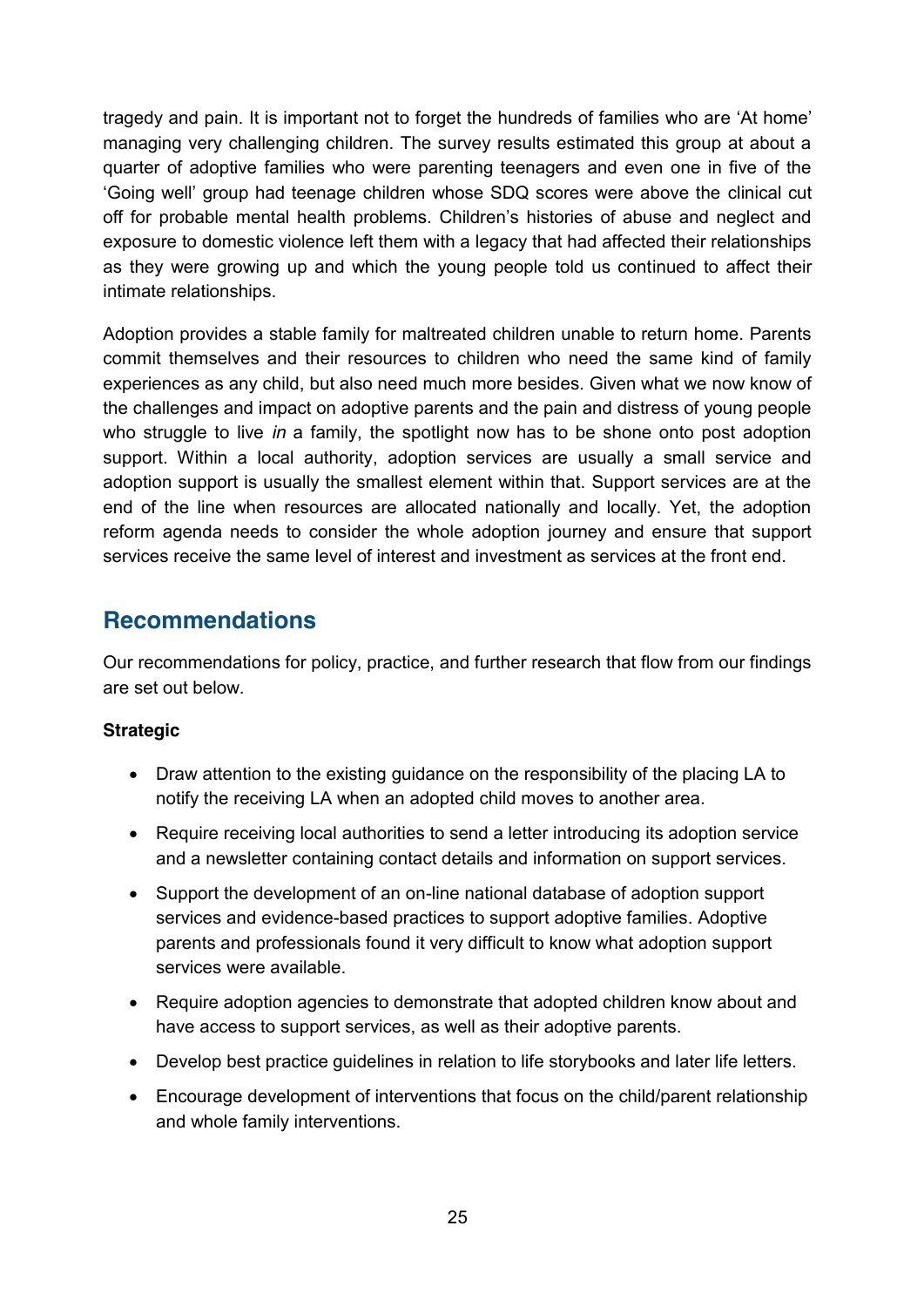- Support the evaluation of the effectiveness of interventions to address child to parent violence (CPV) for adoptive families in which there is CPV. Such interventions include Non Violent Resistance (NVR) and Break4Change.<sup>6</sup>
- Examine legislation and guidance to ensure that respite care can be provided without making the child 'looked after'.
- Entitle young people leaving adoptive families to leaving care services, especially support for further education.
- Promote more effectively good practice and innovation in post-adoption services, and support implementation. This could be done through established organisations such as BAAF, Research in Practice, and C4EO. We saw and heard about many examples of good practice in individual local authorities, but they were not widely known.
- **•** Require CAMHS to provide a *comprehensive* mental health service for children and adolescents. Children should not be turned away because they have symptoms that the particular local service cannot manage. If services are unable to be provided in a local CAMHS (Tier 1-3), there should be a duty to refer in a timely way to a more specialist service or to commission the service. Tier 1-3 has an important role to play in prevention and early intervention. Responsibilities of agencies need to be clarified, particularly when therapy is the identified need.
- Increase the coverage and availability of Tier 4 (with an adoption specialism) CAMHS.

#### **Operational**

- Improve training, supervision and support needs for foster carers and family placement workers in relation to the carers' and professionals' roles and responsibilities for children who move from foster care to an adoptive family.
- Promote the use of evidenced interventions designed to improve foster carer and child relationships.<sup>7</sup>
- Improve training on how to identify and work with children who are avoidant and resistant to a carer's attempts to comfort.
- Improve linking and matching practice to remove the sense of 'winners' and 'losers' in the process, and discourage the stretching of adoptive parents' preferences.
- Improve support for adopted children in schools. Children were bullied in schools because of their adoptive status. Teachers need to be better informed about

<sup>&</sup>lt;sup>6</sup> Currently, the subject of an EU project comparing NVR and Break4change. UK evaluation led by Dr Paula Wilcox University of Brighton.

<sup>7</sup> See Leve *et al.,* (2012)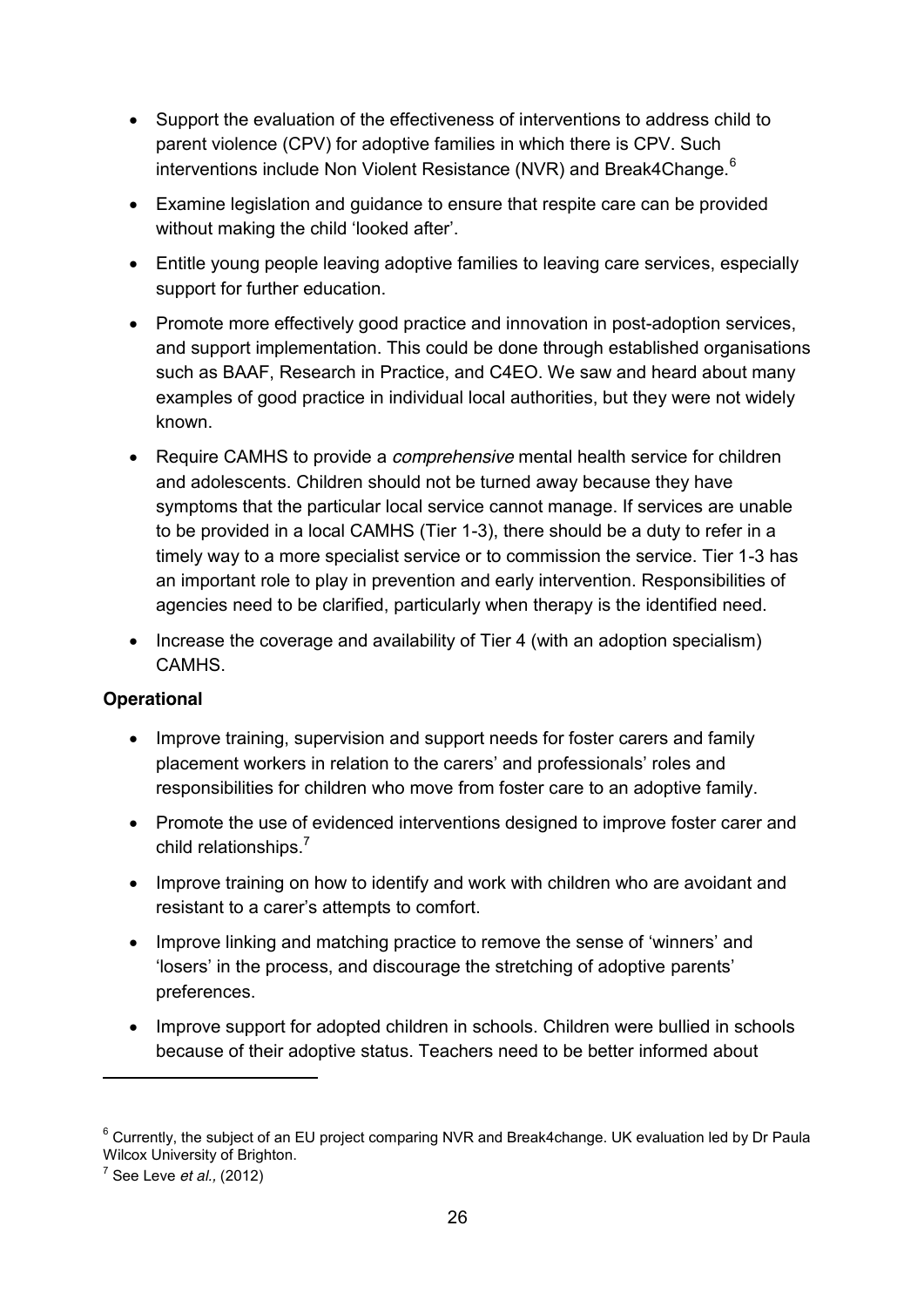adoption, the risks of bullying and to be more aware of the impact of activities which focus on the family and the possible impact of specific teaching on subjects such as maltreatment and attachment theory.

- Raise professional awareness of child to parent violence (CPV) in adoptive families. Social workers and other professionals working with adoptive families need training on this issue. CPV was a key factor in adoption disruption.
- Provide children with the opportunity to express their own views and opinions to a person independent of the worker supporting their parents when they are in conflict with their adoptive parents.
- Provide needs-led rather than service-led interventions. Too often, parents and children got what was available in-house and not what was needed.
- Ensure that there are appropriate services for children whose difficulties are on the autistic spectrum.
- Develop specialist services to be delivered by multi-disciplinary teams offering a range of interventions matched to children's needs. Such services are needed by the small proportion of adopted children who have very challenging behaviour and high support needs.
- Develop post adoption services for teenagers and those parenting teens. High quality life story and direct work is needed for adolescents who wish to revisit the events that led up to their adoption. There is also a need for a 'supported mediated contact service' for adolescents who wish to re-establish contact or simply need questions answering.
- Provide respite care in packages that meet the needs of families and without young people having to become looked after to receive the service. Suitable services might be delivered by more joint working with youth services or by commissioning services from activity based organisations. Innovative ways of providing respite (such as the PALS and mentoring schemes offered by some of the LAs) should be promoted and extended.
- Clarify the role of the post adoption support service. There should be an expectation that they are always notified of any adopted child coming to the attention of children's social workers, leaving care teams, or those working with young people in hostels or towards semi-independent living.
- It should be expected and seen as good practice that there would be joint working (post adoption workers and children's social workers) in cases where allegations are made against adoptive family members or where child protection investigations are begun.
- Increase social workers' awareness of the vulnerabilities and risks to adopted young people at the point of disruption. Social workers need to ask more questions and be more inquisitive about motives when young people move in with unrelated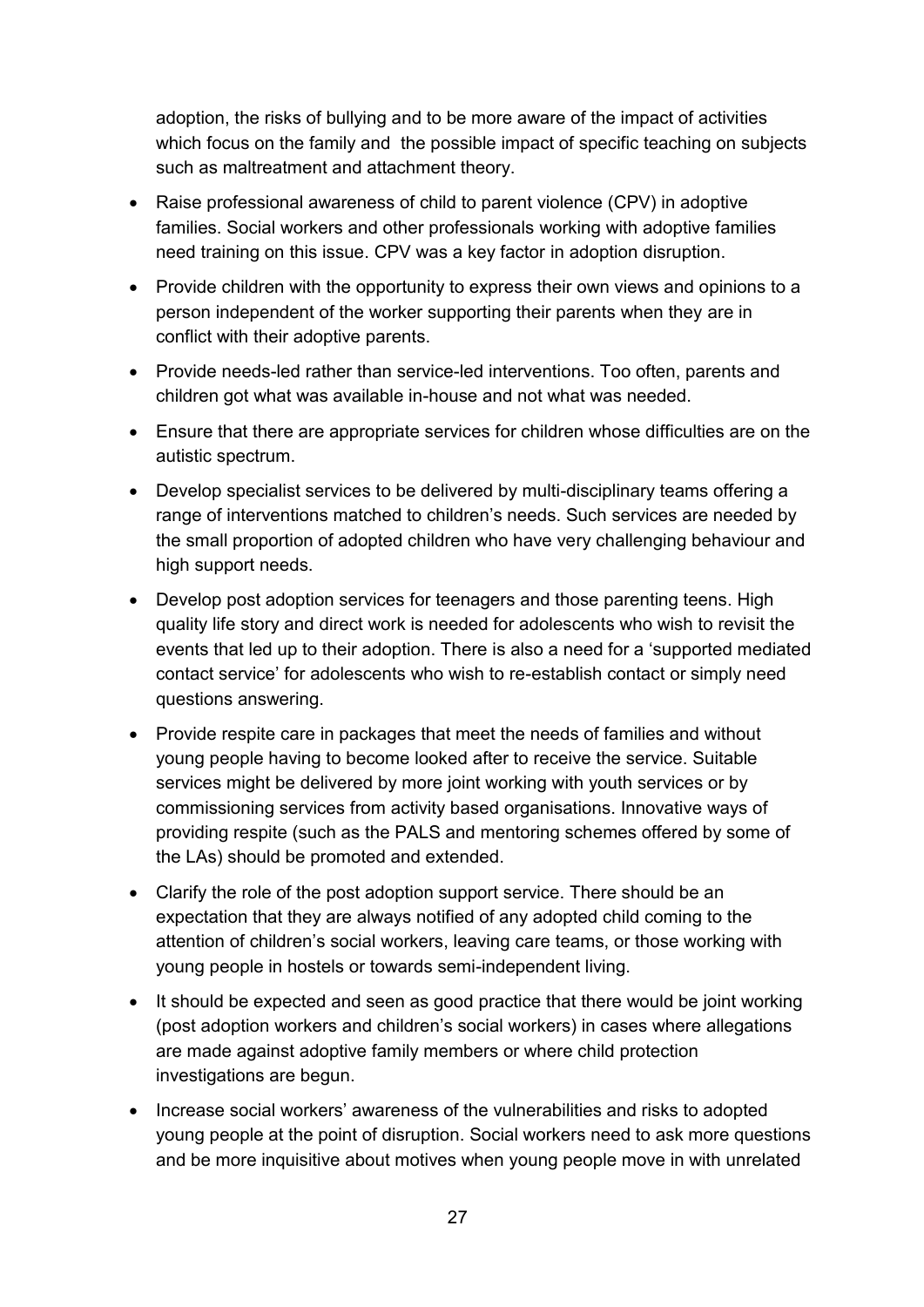adults in an unplanned way. Structures and procedures when there are concerns of sexual exploitation should be used.

• Implement the quidance<sup>8</sup> on the provision of accommodation to homeless 16 and 17 year old young people. This includes completing an assessment of need and providing access to independent advocacy.

#### **Practice**

- Identify young children who are aggressive in foster care and intervene to address the aggression. The message from research on aggression in general population samples is that most children will not 'grow out of it'.
- Be aware of the development and capacity of individual children with adoption plans. Social workers need to work with children's ambivalence, ensure children understand why they cannot live with their parent, and prepare them for placement. Adoption is a process not an outcome and children need to be helped to understand what is happening in their life. Children stated that they did not understand what was happening to them or why they could not live with their families at the time they were placed for adoption.
- Provide comprehensive and explicit information to adoptive parents with truthful information about the child. Adoptive parents need to be helped to understand the information they are given, and the current and potential implications for them and their child in the future.
- Plan introductions and transitions around social workers' availability to support the family and when both adoptive parents can be present. Avoidable stressors should be mitigated to help promote a smooth transition. If the transition has not gone well, additional support should be planned for the parents and for the child at the start of the placement.
- Include questions about CPV in all assessments for post adoption support services. Information may not be volunteered because of the shame and the stigma felt by families.
- Complete assessments of need for all families who are in difficulty. Regulations require the provision of services to prevent disruption. Families should only be required to give information once and therefore if the assessment of need is at the time of a disruption the needs of the parents, other children in the household, and the young person who is leaving should be considered.
- Consider residential care when children are out of control and are a danger to themselves and to others. There is sometimes a need to stabilize young people before therapeutic work can begin.

<sup>8</sup> DCSF and Communities and Local Government (2010) *Provision of Accommodation for 16 and 17 year old young people who may be homeless and/or require accommodation*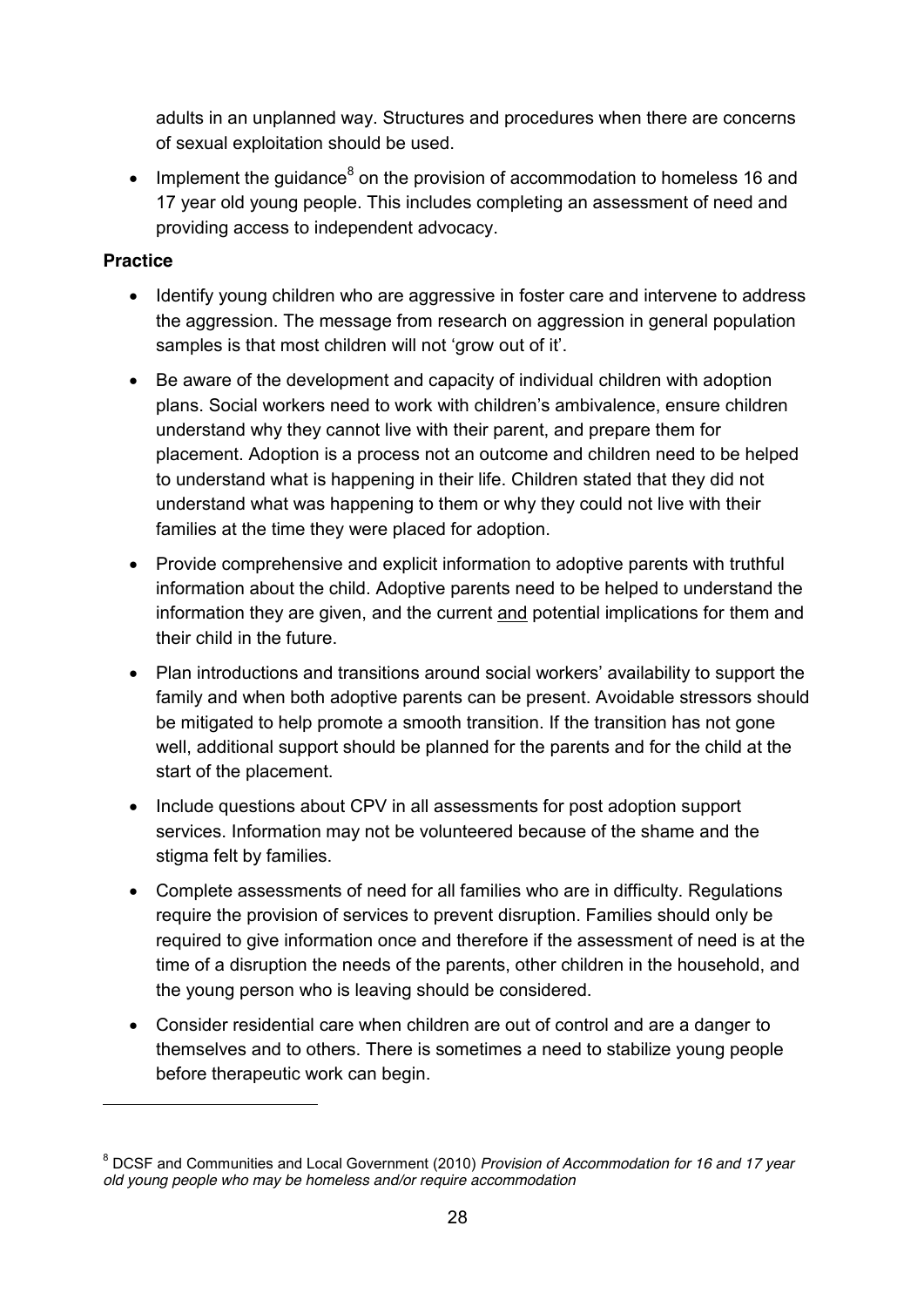• Continue to work on improving child and parent relationships after a disruption. Reunification with the adoptive family should not be discounted. Even when young people are on a pathway to independence they would benefit if a way could be found for their parents to support them, although this may be at a distance.

#### **Research**

There are five main areas for future research:

- Improving the quality of foster care for infants and young children. Research on: understanding the motivations of foster carers who foster infants, their parenting styles, strategies for dealing with loss, and the impact on children's development of those strategies. Investigate the factors that lead to some foster carers having very limited physical contact with infants. Some children in this sample were removed at birth but had very poor outcomes. We therefore need to understand much more about how poor quality care may trigger or interact with genetic vulnerabilities.
- Preparation of children for adoption. Research on understanding the stress response of children in foster care and how abnormal levels could be reduced to ensure better transitions between foster care and adoptive homes. Was the child odour that adoptive parents identified related to stress hormones or other causes?
- Identification of aggression and child to parent violence and effective interventions. Examine the best ways of early identification of aggression. It should be noted that neither the SDQ or ACA-SF measures picked up the aggression in this sample. Evaluate the effectiveness of CPV interventions with adoptive families.
- Cost benefit/effectiveness analysis of different adoption support models. Research on understanding the benefits, effectiveness, and risks of commissioning external services or of providing services in-house.
- Adoption support services for teenagers and young adults. Research and develop practice guidance on: contact services for young people who wish to renew contact or get answers to questions that trouble them. Investigate the longer term outcomes of young adopted people as they make the transition to adulthood, especially the needs of those who are not going to be able to live independently as adults. There has been little work on the needs of these young people, their families, and their transition to adult services.

Department